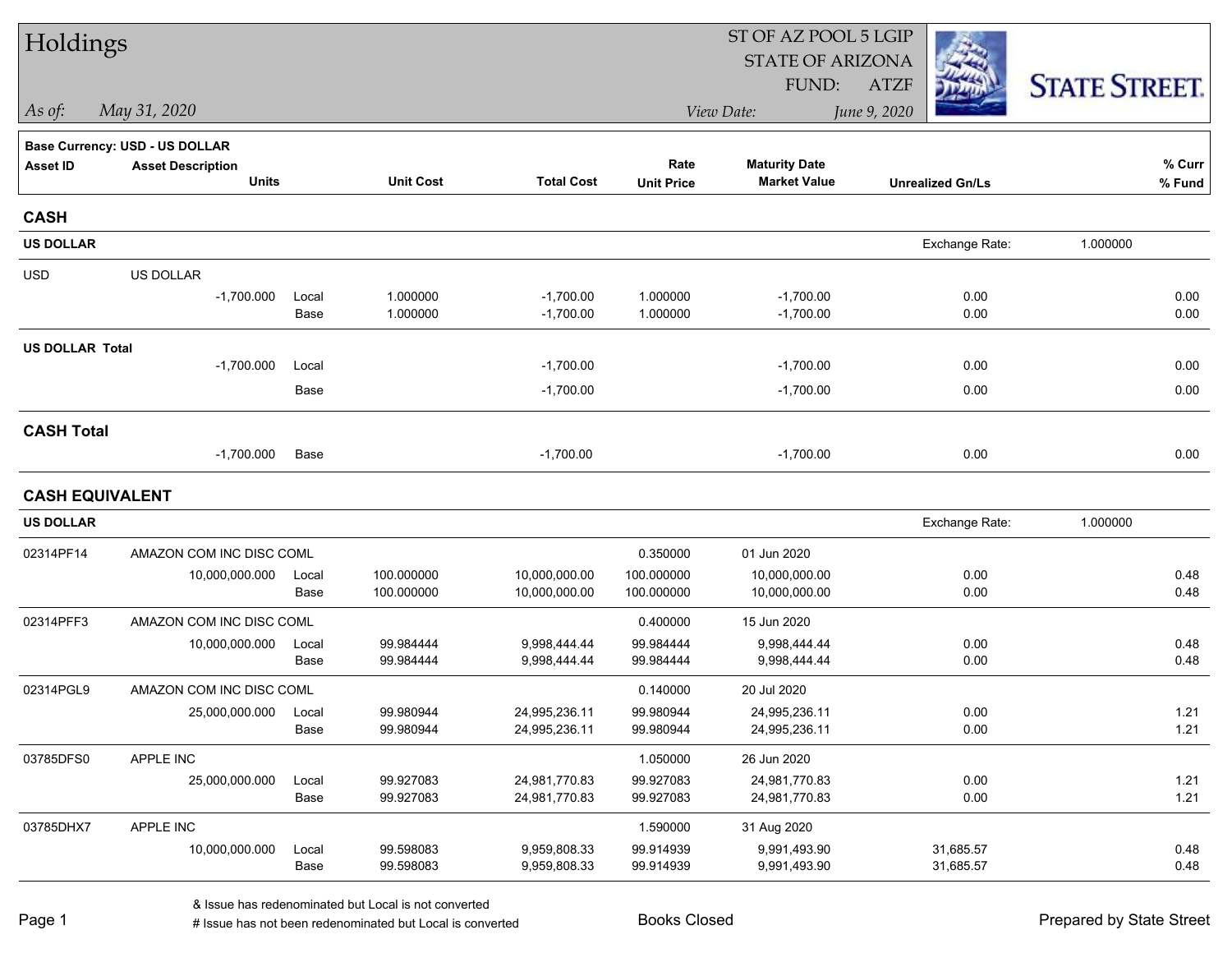| Holdings        |                                |       |                  |                   |                   | ST OF AZ POOL 5 LGIP    |                         |                      |
|-----------------|--------------------------------|-------|------------------|-------------------|-------------------|-------------------------|-------------------------|----------------------|
|                 |                                |       |                  |                   |                   | <b>STATE OF ARIZONA</b> |                         |                      |
|                 |                                |       |                  |                   |                   | FUND:                   | <b>ATZF</b>             | <b>STATE STREET.</b> |
| As of:          | May 31, 2020                   |       |                  |                   |                   | View Date:              | June 9, 2020            |                      |
|                 | Base Currency: USD - US DOLLAR |       |                  |                   |                   |                         |                         |                      |
| <b>Asset ID</b> | <b>Asset Description</b>       |       |                  |                   | Rate              | <b>Maturity Date</b>    |                         | % Curr               |
|                 | <b>Units</b>                   |       | <b>Unit Cost</b> | <b>Total Cost</b> | <b>Unit Price</b> | <b>Market Value</b>     | <b>Unrealized Gn/Ls</b> | % Fund               |
| 03785DLW4       | APPLE INC                      |       |                  |                   | 1.680000          | 30 Nov 2020             |                         |                      |
|                 | 10,000,000.000                 | Local | 99.150667        | 9,915,066.67      | 99.783450         | 9,978,345.00            | 63,278.33               | 0.48                 |
|                 |                                | Base  | 99.150667        | 9,915,066.67      | 99.783450         | 9,978,345.00            | 63,278.33               | 0.48                 |
| 03785DMJ2       | APPLE INC                      |       |                  |                   | 1.700000          | 18 Dec 2020             |                         |                      |
|                 | 10,000,000.000                 | Local | 99.055556        | 9,905,555.56      | 99.752317         | 9,975,231.70            | 69,676.14               | 0.48                 |
|                 |                                | Base  | 99.055556        | 9,905,555.56      | 99.752317         | 9,975,231.70            | 69,676.14               | 0.48                 |
| 07644AGM0       | BEDFORD ROW FDG CORP           |       |                  |                   | 1.740000          | 21 Jul 2020             |                         |                      |
|                 | 15,000,000.000                 | Local | 99.758333        | 14,963,750.00     | 99.758333         | 14,963,750.00           | 0.00                    | 0.73                 |
|                 |                                | Base  | 99.758333        | 14,963,750.00     | 99.758333         | 14,963,750.00           | 0.00                    | 0.73                 |
| 14178LH37       | <b>CARGILL INC</b>             |       |                  |                   | 0.200000          | 03 Aug 2020             |                         |                      |
|                 | 15,000,000.000                 | Local | 99.965000        | 14,994,750.00     | 99.965000         | 14,994,750.00           | 0.00                    | 0.73                 |
|                 |                                | Base  | 99.965000        | 14,994,750.00     | 99.965000         | 14,994,750.00           | 0.00                    | 0.73                 |
| 15060XHX3       | CEDAR SPRING CPTL CO           |       |                  |                   | 0.300000          | 31 Aug 2020             |                         |                      |
|                 | 15,000,000.000                 | Local | 99.924167        | 14,988,625.00     | 99.921600         | 14,988,240.00           | $-385.00$               | 0.73                 |
|                 |                                | Base  | 99.924167        | 14,988,625.00     | 99.921600         | 14,988,240.00           | $-385.00$               | 0.73                 |
| 16677JHS8       | <b>CHEVRON CORP</b>            |       |                  |                   | 0.800000          | 26 Aug 2020             |                         |                      |
|                 | 10,000,000.000                 | Local | 99.808889        | 9,980,888.89      | 99.808889         | 9,980,888.89            | 0.00                    | 0.48                 |
|                 |                                | Base  | 99.808889        | 9,980,888.89      | 99.808889         | 9,980,888.89            | 0.00                    | 0.48                 |
| 16677JJH0       | CHEVRON CORP                   |       |                  |                   | 1.600000          | 17 Sep 2020             |                         |                      |
|                 | 10,000,000.000                 | Local | 99.520000        | 9,952,000.00      | 99.679528         | 9,967,952.80            | 15,952.80               | 0.48                 |
|                 |                                | Base  | 99.520000        | 9,952,000.00      | 99.679528         | 9,967,952.80            | 15,952.80               | 0.48                 |
| 19121AF97       | COCA-COLA COMPANY              |       |                  |                   | 0.880000          | 09 Jun 2020             |                         |                      |
|                 | 25,000,000.000                 | Local | 99.980444        | 24,995,111.11     | 99.980444         | 24,995,111.11           | 0.00                    | 1.21                 |
|                 |                                | Base  | 99.980444        | 24,995,111.11     | 99.980444         | 24,995,111.11           | 0.00                    | 1.21                 |
| 19121AFF3       | COCA-COLA COMPANY              |       |                  |                   | 1.350000          | 15 Jun 2020             |                         |                      |
|                 | 6,100,000.000                  | Local | 99.947500        | 6,096,797.50      | 99.947500         | 6,096,797.50            | 0.00                    | 0.30                 |
|                 |                                | Base  | 99.947500        | 6,096,797.50      | 99.947500         | 6,096,797.50            | 0.00                    | 0.30                 |
| 19121AP13       | COCA-COLA COMPANY              |       |                  |                   | 1.070000          | 01 Feb 2021             |                         |                      |
|                 | 5,000,000.000                  | Local | 99.271806        | 4,963,590.28      | 99.655000         | 4,982,750.00            | 19,159.72               | 0.24                 |
|                 |                                | Base  | 99.271806        | 4,963,590.28      | 99.655000         | 4,982,750.00            | 19,159.72               | 0.24                 |

denote the redenominated but Local is converted Books Closed Prepared by State Street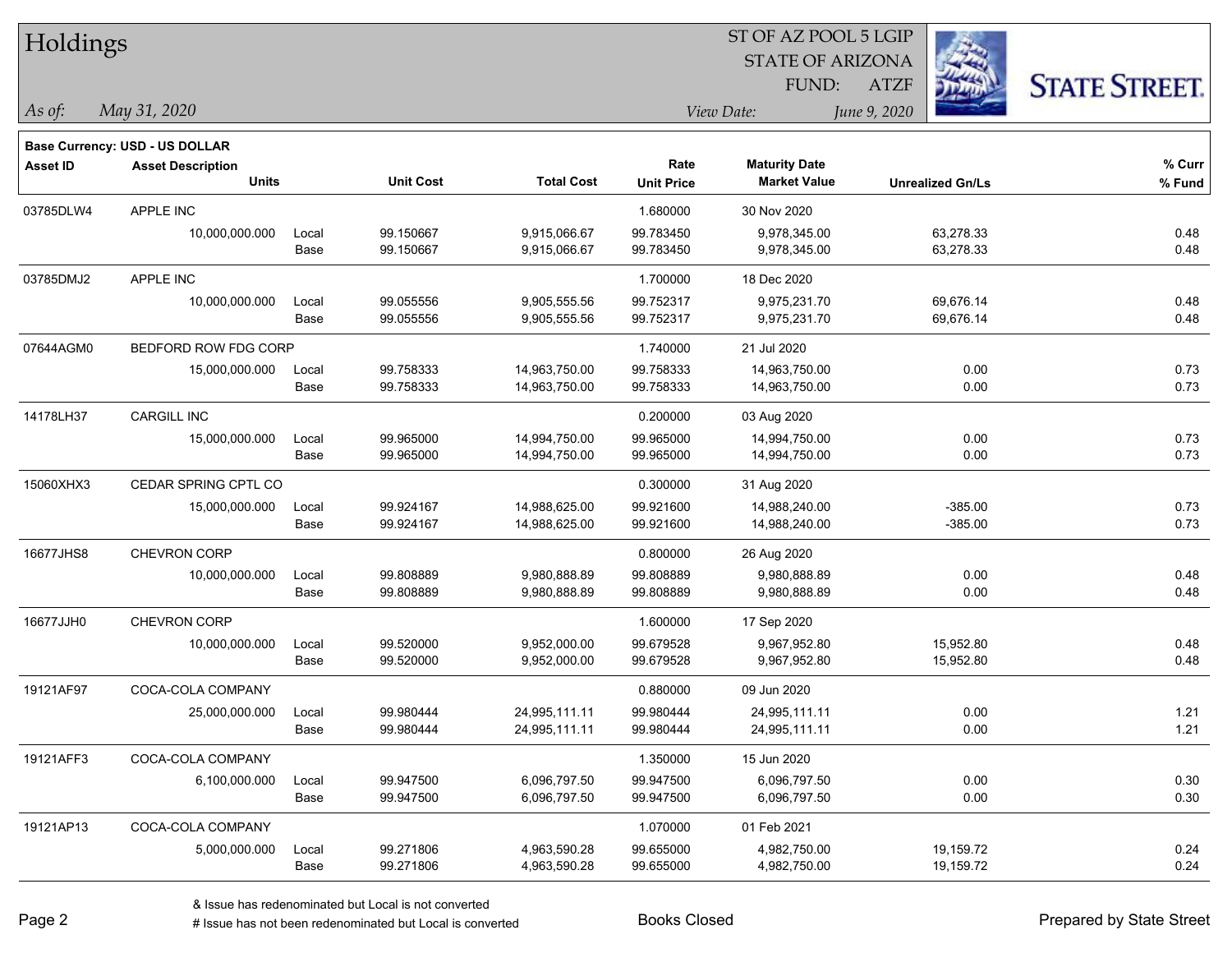| Holdings        |                                       |       |                  |                   | 51 OF AZ POOL 5 LGIP |                         |              |                         |                      |  |
|-----------------|---------------------------------------|-------|------------------|-------------------|----------------------|-------------------------|--------------|-------------------------|----------------------|--|
|                 |                                       |       |                  |                   |                      | <b>STATE OF ARIZONA</b> |              | Ż.                      |                      |  |
|                 |                                       |       |                  |                   |                      | FUND:                   | <b>ATZF</b>  |                         | <b>STATE STREET.</b> |  |
| As of:          | May 31, 2020                          |       |                  |                   |                      | View Date:              | June 9, 2020 |                         |                      |  |
|                 | <b>Base Currency: USD - US DOLLAR</b> |       |                  |                   |                      |                         |              |                         |                      |  |
| <b>Asset ID</b> | <b>Asset Description</b>              |       |                  |                   | Rate                 | <b>Maturity Date</b>    |              |                         | $%$ Curr             |  |
|                 | <b>Units</b>                          |       | <b>Unit Cost</b> | <b>Total Cost</b> | <b>Unit Price</b>    | <b>Market Value</b>     |              | <b>Unrealized Gn/Ls</b> | % Fund               |  |
| 2063C0HS4       | CONCORD MIN CPTL CO                   |       |                  |                   | 0.350000             | 26 Aug 2020             |              |                         |                      |  |
|                 | 15,000,000.000                        | Local | 99.916389        | 14,987,458.33     | 99.916389            | 14,987,458.33           |              | 0.00                    | 0.73                 |  |
|                 |                                       | Base  | 99.916389        | 14,987,458.33     | 99.916389            | 14,987,458.33           |              | 0.00                    | 0.73                 |  |
| 22599G006       | CREDIT AGRICOLE REPO REPO             |       |                  |                   | 0.050000             | 01 Jun 2020             |              |                         |                      |  |
|                 | 22,766,843.740                        | Local | 100.000000       | 22,766,843.74     | 100.000000           | 22,766,843.74           |              | 0.00                    | 1.10                 |  |
|                 |                                       | Base  | 100.000000       | 22,766,843.74     | 100.000000           | 22,766,843.74           |              | 0.00                    | 1.10                 |  |
| 22845APX2       | CROWN POINT CAP CO.                   |       |                  |                   | 0.371630             | 08 Jul 2020             |              |                         |                      |  |
|                 | 20,000,000.000                        | Local | 100.000000       | 20,000,000.00     | 100.000000           | 20,000,000.00           |              | 0.00                    | 0.97                 |  |
|                 |                                       | Base  | 100.000000       | 20,000,000.00     | 100.000000           | 20,000,000.00           |              | 0.00                    | 0.97                 |  |
| 22845AQR4       | CROWN POINT CAP CO.                   |       |                  |                   | 0.433380             | 05 Nov 2020             |              |                         |                      |  |
|                 | 10,000,000.000                        | Local | 100.000000       | 10,000,000.00     | 100.000000           | 10,000,000.00           |              | 0.00                    | 0.48                 |  |
|                 |                                       | Base  | 100.000000       | 10,000,000.00     | 100.000000           | 10,000,000.00           |              | 0.00                    | 0.48                 |  |
| 2284K2CK5       | CROWN POINT CAP CO.                   |       |                  |                   | 0.640130             | 01 Jun 2020             |              |                         |                      |  |
|                 | 15,000,000.000                        | Local | 100.000000       | 15,000,000.00     | 100.000000           | 15,000,000.00           |              | 0.00                    | 0.73                 |  |
|                 |                                       | Base  | 100.000000       | 15,000,000.00     | 100.000000           | 15,000,000.00           |              | 0.00                    | 0.73                 |  |
| 37737PGT7       | <b>GLAXOSMITHKLINE LLC</b>            |       |                  |                   | 0.600000             | 27 Jul 2020             |              |                         |                      |  |
|                 | 15,000,000.000                        | Local | 99.906667        | 14,986,000.00     | 99.906667            | 14,986,000.00           |              | 0.00                    | 0.73                 |  |
|                 |                                       | Base  | 99.906667        | 14,986,000.00     | 99.906667            | 14,986,000.00           |              | 0.00                    | 0.73                 |  |
| 37829ACQ9       | <b>GLENCOVE FDG DAC/LLC</b>           |       |                  |                   | 0.323750             | 23 Oct 2020             |              |                         |                      |  |
|                 | 10,000,000.000                        | Local | 100.000000       | 10,000,000.00     | 100.000000           | 10,000,000.00           |              | 0.00                    | 0.48                 |  |
|                 |                                       | Base  | 100.000000       | 10,000,000.00     | 100.000000           | 10,000,000.00           |              | 0.00                    | 0.48                 |  |
| 37829ACR7       | <b>GLENCOVE FDG DAC/LLC</b>           |       |                  |                   | 0.840130             | 27 Oct 2020             |              |                         |                      |  |
|                 | 10,000,000.000                        | Local | 100.000000       | 10,000,000.00     | 100.000000           | 10,000,000.00           |              | 0.00                    | 0.48                 |  |
|                 |                                       | Base  | 100.000000       | 10,000,000.00     | 100.000000           | 10,000,000.00           |              | 0.00                    | 0.48                 |  |
| 37829ADA3       | <b>GLENCOVE FDG DAC/LLC</b>           |       |                  |                   | 0.322380             | 13 Nov 2020             |              |                         |                      |  |
|                 | 15,000,000.000                        | Local | 100.000000       | 15,000,000.00     | 100.000000           | 15,000,000.00           |              | 0.00                    | 0.73                 |  |
|                 |                                       | Base  | 100.000000       | 15,000,000.00     | 100.000000           | 15,000,000.00           |              | 0.00                    | 0.73                 |  |
| 37829ADK1       | <b>GLENCOVE FDG DAC/LLC</b>           |       |                  |                   | 0.532130             | 14 Oct 2020             |              |                         |                      |  |
|                 | 15,000,000.000                        | Local | 100.000000       | 15,000,000.00     | 100.000000           | 15,000,000.00           |              | 0.00                    | 0.73                 |  |
|                 |                                       | Base  | 100.000000       | 15,000,000.00     | 100.000000           | 15,000,000.00           |              | 0.00                    | 0.73                 |  |

 $ST$  OF AZ POOL 5 LGIP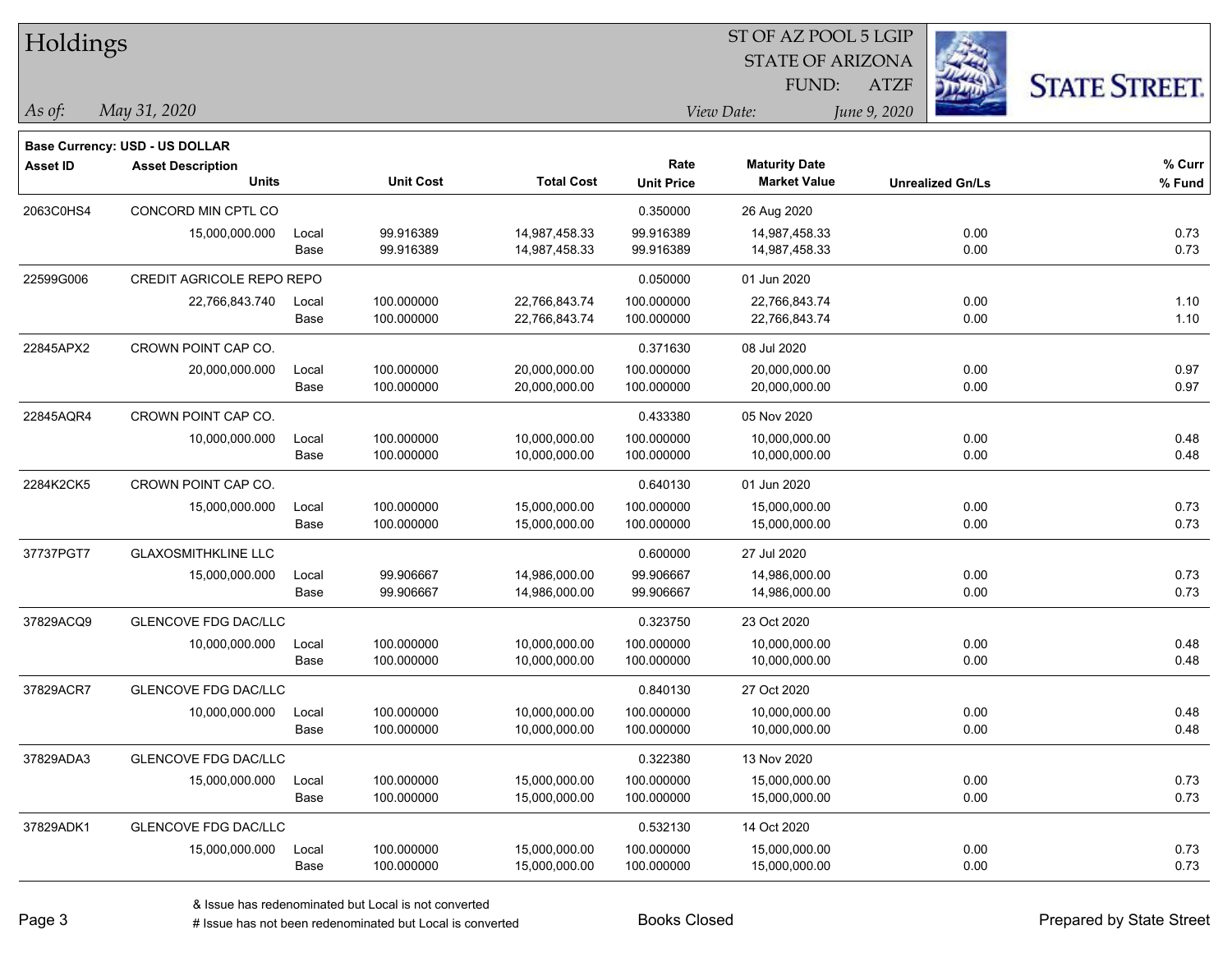| <b>Holdings</b> |                                       |       |                  |                   | 51 OF AZ POOL 5 LGIP |                         |                         |                      |  |  |
|-----------------|---------------------------------------|-------|------------------|-------------------|----------------------|-------------------------|-------------------------|----------------------|--|--|
|                 |                                       |       |                  |                   |                      | <b>STATE OF ARIZONA</b> | in.                     |                      |  |  |
|                 |                                       |       |                  |                   |                      | FUND:                   | <b>ATZF</b>             | <b>STATE STREET.</b> |  |  |
| As of:          | May 31, 2020                          |       |                  |                   |                      | View Date:              | June 9, 2020            |                      |  |  |
|                 | <b>Base Currency: USD - US DOLLAR</b> |       |                  |                   |                      |                         |                         |                      |  |  |
| <b>Asset ID</b> | <b>Asset Description</b>              |       |                  |                   | Rate                 | <b>Maturity Date</b>    |                         | $%$ Curr             |  |  |
|                 | <b>Units</b>                          |       | <b>Unit Cost</b> | <b>Total Cost</b> | <b>Unit Price</b>    | <b>Market Value</b>     | <b>Unrealized Gn/Ls</b> | % Fund               |  |  |
| 40588LF46       | <b>HALKIN FINANCE LLC USC</b>         |       |                  |                   | 0.330000             | 04 Jun 2020             |                         |                      |  |  |
|                 | 15,000,000.000                        | Local | 99.997250        | 14,999,587.50     | 99.997250            | 14,999,587.50           | 0.00                    | 0.73                 |  |  |
|                 |                                       | Base  | 99.997250        | 14,999,587.50     | 99.997250            | 14,999,587.50           | 0.00                    | 0.73                 |  |  |
| 42786TGL6       | <b>HERSHEY FOODS CORP</b>             |       |                  |                   | 0.300000             | 20 Jul 2020             |                         |                      |  |  |
|                 | 15,000,000.000                        | Local | 99.959167        | 14,993,875.00     | 99.959167            | 14,993,875.00           | 0.00                    | 0.73                 |  |  |
|                 |                                       | Base  | 99.959167        | 14,993,875.00     | 99.959167            | 14,993,875.00           | 0.00                    | 0.73                 |  |  |
| 45779PGD4       | INSTITUTIONAL SECURED                 |       |                  |                   | 0.950000             | 13 Jul 2020             |                         |                      |  |  |
|                 | 25,000,000.000                        | Local | 99.889167        | 24,972,291.67     | 99.889167            | 24,972,291.67           | 0.00                    | 1.21                 |  |  |
|                 |                                       | Base  | 99.889167        | 24,972,291.67     | 99.889167            | 24,972,291.67           | 0.00                    | 1.21                 |  |  |
| 45856WFA2       | <b>INTERCONTINENTAL EXCHANGE</b>      |       |                  |                   | 0.200000             | 10 Jun 2020             |                         |                      |  |  |
|                 | 10,000,000.000                        | Local | 99.995000        | 9,999,500.00      | 99.995000            | 9,999,500.00            | 0.00                    | 0.48                 |  |  |
|                 |                                       | Base  | 99.995000        | 9,999,500.00      | 99.995000            | 9,999,500.00            | 0.00                    | 0.48                 |  |  |
| 45856WFB0       | <b>INTERCONTINENTAL EXCHANGE</b>      |       |                  |                   | 0.350000             | 11 Jun 2020             |                         |                      |  |  |
|                 | 10,250,000.000                        | Local | 99.990278        | 10,249,003.47     | 99.990278            | 10,249,003.47           | 0.00                    | 0.50                 |  |  |
|                 |                                       | Base  | 99.990278        | 10,249,003.47     | 99.990278            | 10,249,003.47           | 0.00                    | 0.50                 |  |  |
| 45856WGM5       | INTERCONTINENTAL EXCHANGE             |       |                  |                   | 0.670000             | 21 Jul 2020             |                         |                      |  |  |
|                 | 15,000,000.000                        | Local | 99.906944        | 14,986,041.67     | 99.906944            | 14,986,041.67           | 0.00                    | 0.73                 |  |  |
|                 |                                       | Base  | 99.906944        | 14,986,041.67     | 99.906944            | 14,986,041.67           | 0.00                    | 0.73                 |  |  |
| 45920FFF0       | <b>INTL BUS MACH CORP</b>             |       |                  |                   | 1.230000             | 15 Jun 2020             |                         |                      |  |  |
|                 | 10,000,000.000                        | Local | 99.952167        | 9,995,216.67      | 99.952167            | 9,995,216.67            | 0.00                    | 0.48                 |  |  |
|                 |                                       | Base  | 99.952167        | 9,995,216.67      | 99.952167            | 9,995,216.67            | 0.00                    | 0.48                 |  |  |
| 47816FKW0       | <b>JOHNSON &amp; JOHNSON</b>          |       |                  |                   | 0.170000             | 30 Oct 2020             |                         |                      |  |  |
|                 | 25,000,000.000                        | Local | 99.928694        | 24,982,173.61     | 99.927200            | 24,981,800.00           | $-373.61$               | 1.21                 |  |  |
|                 |                                       | Base  | 99.928694        | 24,982,173.61     | 99.927200            | 24,981,800.00           | $-373.61$               | 1.21                 |  |  |
| 47816FLW9       | <b>JOHNSON &amp; JOHNSON</b>          |       |                  |                   | 0.190000             | 30 Nov 2020             |                         |                      |  |  |
|                 | 25,000,000.000                        | Local | 99.903944        | 24,975,986.11     | 99.901300            | 24,975,325.00           | $-661.11$               | 1.21                 |  |  |
|                 |                                       | Base  | 99.903944        | 24,975,986.11     | 99.901300            | 24,975,325.00           | $-661.11$               | 1.21                 |  |  |
| 48802TU86       | <b>KELLS FDG LLC</b>                  |       |                  |                   | 0.930000             | 27 Jul 2020             |                         |                      |  |  |
|                 | 5,000,000.000                         | Local | 99.855333        | 4,992,766.67      | 99.855333            | 4,992,766.67            | 0.00                    | 0.24                 |  |  |
|                 |                                       | Base  | 99.855333        | 4,992,766.67      | 99.855333            | 4,992,766.67            | 0.00                    | 0.24                 |  |  |

 $ST$  OF AZ POOL 5 LGIP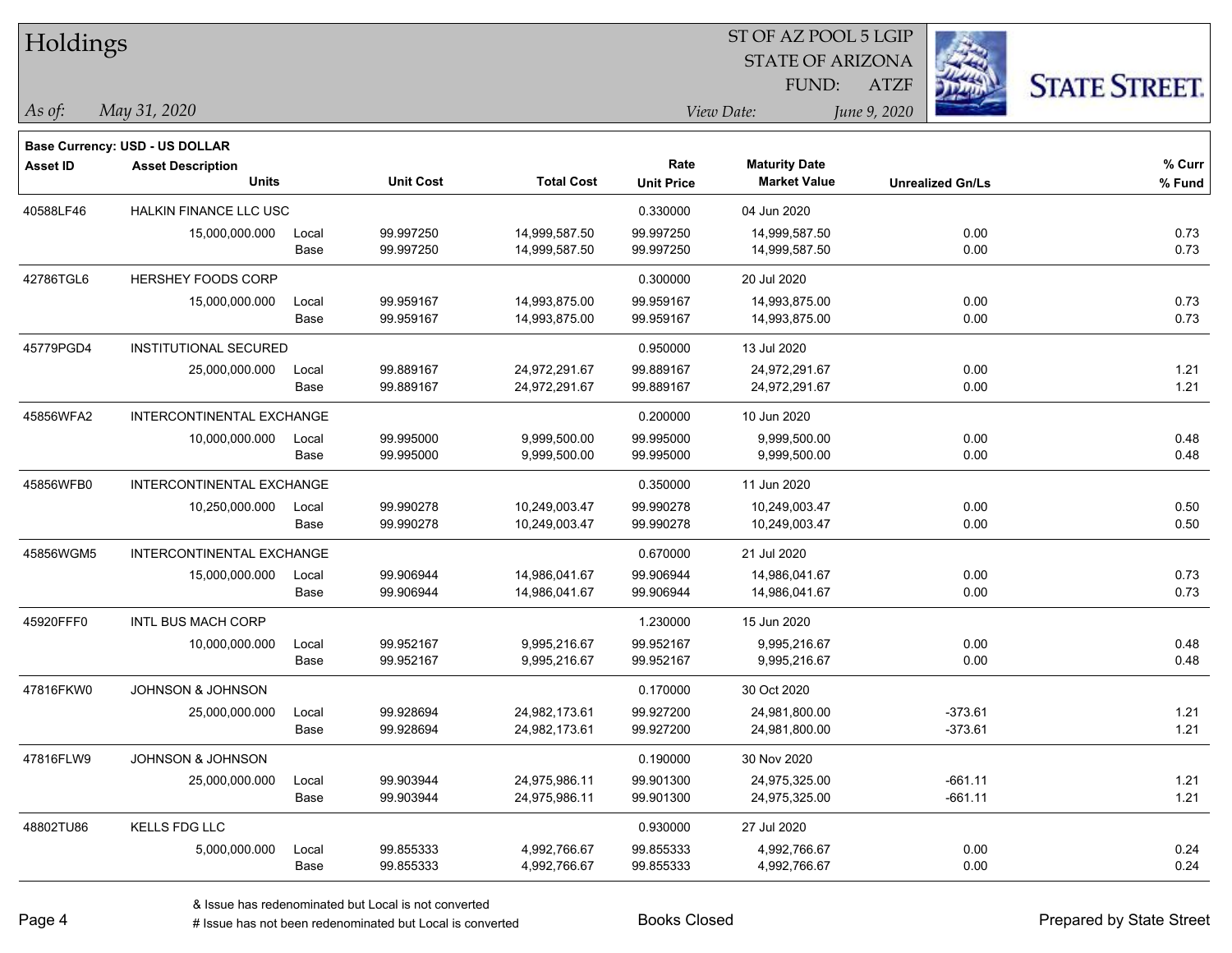| Holdings        |                                          |       |                  |                   |                           | ST OF AZ POOL 5 LGIP                        |                         |                      |
|-----------------|------------------------------------------|-------|------------------|-------------------|---------------------------|---------------------------------------------|-------------------------|----------------------|
|                 |                                          |       |                  |                   |                           | <b>STATE OF ARIZONA</b>                     |                         |                      |
|                 |                                          |       |                  |                   |                           | FUND:                                       | <b>ATZF</b>             | <b>STATE STREET.</b> |
| As of:          | May 31, 2020                             |       |                  |                   |                           | View Date:                                  | June 9, 2020            |                      |
|                 |                                          |       |                  |                   |                           |                                             |                         |                      |
|                 | <b>Base Currency: USD - US DOLLAR</b>    |       |                  |                   |                           |                                             |                         |                      |
| <b>Asset ID</b> | <b>Asset Description</b><br><b>Units</b> |       | <b>Unit Cost</b> | <b>Total Cost</b> | Rate<br><b>Unit Price</b> | <b>Maturity Date</b><br><b>Market Value</b> | <b>Unrealized Gn/Ls</b> | % Curr<br>$%$ Fund   |
| 48802TV36       | KELLS FDG LLC                            |       |                  |                   | 0.400000                  | 29 Jun 2020                                 |                         |                      |
|                 | 20,000,000.000                           | Local | 99.968889        | 19,993,777.78     | 99.968889                 | 19,993,777.78                               | 0.00                    | 0.97                 |
|                 |                                          | Base  | 99.968889        | 19,993,777.78     | 99.968889                 | 19,993,777.78                               | 0.00                    | 0.97                 |
| 48803MQT9       | <b>KELLS FDG LLC</b>                     |       |                  |                   | 1.650000                  | 08 Jun 2020                                 |                         |                      |
|                 | 5,000,000.000                            | Local | 99.990833        | 4,999,541.67      | 99.990833                 | 4,999,541.67                                | 0.00                    | 0.24                 |
|                 |                                          | Base  | 99.990833        | 4,999,541.67      | 99.990833                 | 4,999,541.67                                | 0.00                    | 0.24                 |
| 56274LFN9       | MANHATTAN ASSET FDG.                     |       |                  |                   | 0.190000                  | 22 Jun 2020                                 |                         |                      |
|                 | 15,000,000.000                           | Local | 99.988917        | 14,998,337.50     | 99.988917                 | 14,998,337.50                               | 0.00                    | 0.73                 |
|                 |                                          | Base  | 99.988917        | 14,998,337.50     | 99.988917                 | 14,998,337.50                               | 0.00                    | 0.73                 |
| 56274LG16       | MANHATTAN ASSET FDG.                     |       |                  |                   | 0.280000                  | 01 Jul 2020                                 |                         |                      |
|                 | 15,000,000.000                           | Local | 99.976667        | 14,996,500.00     | 99.976667                 | 14,996,500.00                               | 0.00                    | 0.73                 |
|                 |                                          | Base  | 99.976667        | 14,996,500.00     | 99.976667                 | 14,996,500.00                               | 0.00                    | 0.73                 |
| 57576JFC1       | MASSACHUSETTS MUT LIFE INS CO            |       |                  |                   | 0.150000                  | 12 Jun 2020                                 |                         |                      |
|                 | 5,000,000.000                            | Local | 99.995417        | 4,999,770.83      | 99.995417                 | 4,999,770.83                                | 0.00                    | 0.24                 |
|                 |                                          | Base  | 99.995417        | 4,999,770.83      | 99.995417                 | 4,999,770.83                                | 0.00                    | 0.24                 |
| 58934AGQ3       | MERCK & CO. INC                          |       |                  |                   | 0.230000                  | 24 Jul 2020                                 |                         |                      |
|                 | 25,000,000.000                           | Local | 99.966139        | 24,991,534.72     | 99.966139                 | 24,991,534.72                               | 0.00                    | 1.21                 |
|                 |                                          | Base  | 99.966139        | 24,991,534.72     | 99.966139                 | 24,991,534.72                               | 0.00                    | 1.21                 |
| 58934AHJ8       | MERCK & CO. INC                          |       |                  |                   | 0.250000                  | 18 Aug 2020                                 |                         |                      |
|                 | 15,000,000.000                           | Local | 99.945833        | 14,991,875.00     | 99.945833                 | 14,991,875.00                               | 0.00                    | 0.73                 |
|                 |                                          | Base  | 99.945833        | 14,991,875.00     | 99.945833                 | 14,991,875.00                               | 0.00                    | 0.73                 |
| 58934AHM1       | MERCK & CO. INC                          |       |                  |                   | 0.250000                  | 21 Aug 2020                                 |                         |                      |
|                 | 10,000,000.000                           | Local | 99.943750        | 9,994,375.00      | 99.943750                 | 9,994,375.00                                | 0.00                    | 0.48                 |
|                 |                                          | Base  | 99.943750        | 9,994,375.00      | 99.943750                 | 9,994,375.00                                | 0.00                    | 0.48                 |
| 59157TG64       | METLIFE SHORT TERM FDG                   |       |                  |                   | 0.850000                  | 06 Jul 2020                                 |                         |                      |
|                 | 15,000,000.000                           | Local | 99.917361        | 14,987,604.17     | 99.917361                 | 14,987,604.17                               | 0.00                    | 0.73                 |
|                 |                                          | Base  | 99.917361        | 14,987,604.17     | 99.917361                 | 14,987,604.17                               | 0.00                    | 0.73                 |
| 59157TGG2       | METLIFE SHORT TERM FDG                   |       |                  |                   | 0.210000                  | 16 Jul 2020                                 |                         |                      |
|                 | 25,000,000.000                           | Local | 99.973750        | 24,993,437.50     | 99.973750                 | 24,993,437.50                               | 0.00                    | 1.21                 |
|                 |                                          | Base  | 99.973750        | 24,993,437.50     | 99.973750                 | 24,993,437.50                               | 0.00                    | 1.21                 |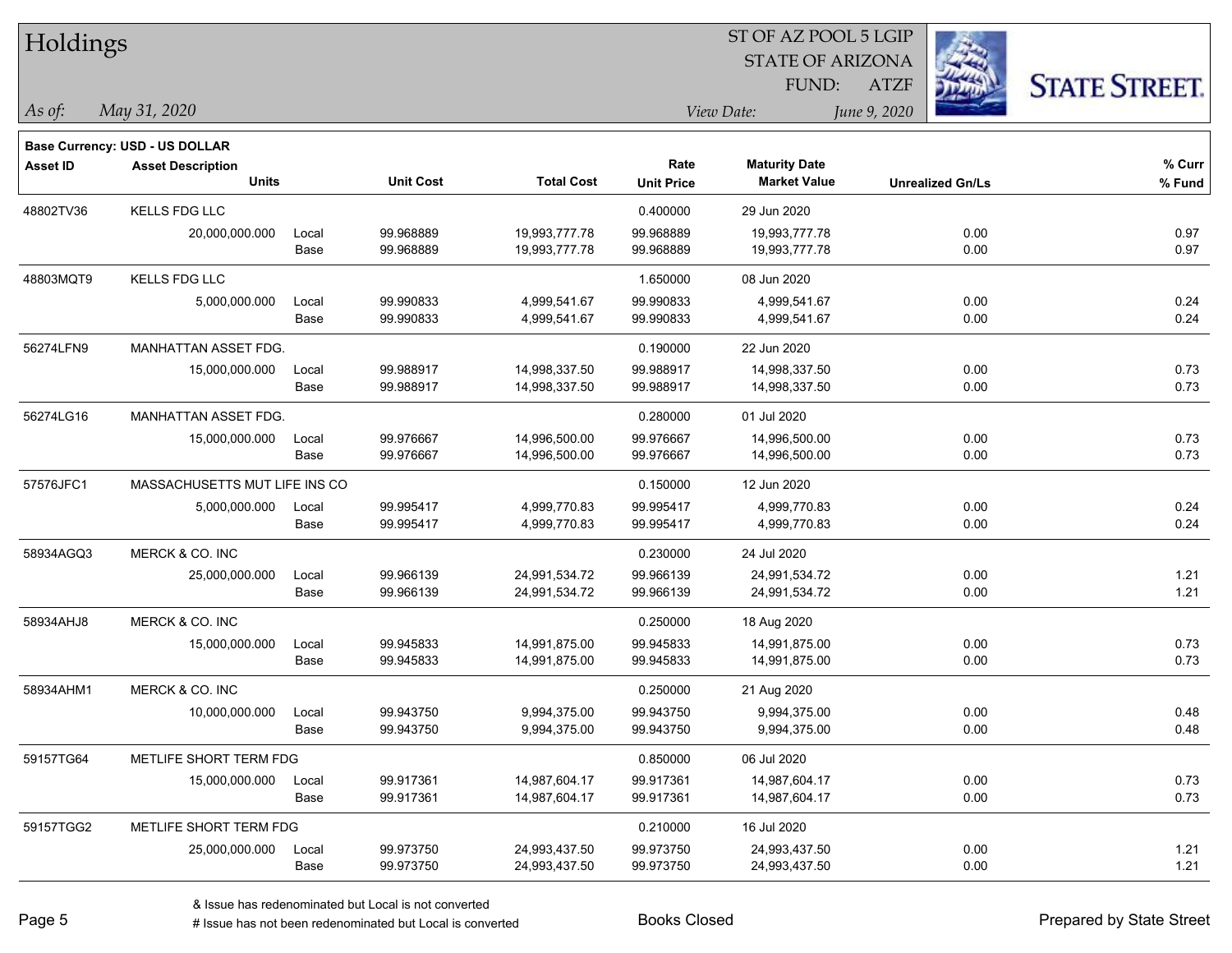| Holdings        |                                       |       |                  |                   |                   |                         |                         |                      |
|-----------------|---------------------------------------|-------|------------------|-------------------|-------------------|-------------------------|-------------------------|----------------------|
|                 |                                       |       |                  |                   |                   | <b>STATE OF ARIZONA</b> |                         |                      |
|                 |                                       |       |                  |                   |                   | FUND:                   | <b>ATZF</b>             | <b>STATE STREET.</b> |
| As of:          | May 31, 2020                          |       |                  |                   |                   | View Date:              | June 9, 2020            |                      |
|                 | <b>Base Currency: USD - US DOLLAR</b> |       |                  |                   |                   |                         |                         |                      |
| <b>Asset ID</b> | <b>Asset Description</b>              |       |                  |                   | Rate              | <b>Maturity Date</b>    |                         | % Curr               |
|                 | <b>Units</b>                          |       | <b>Unit Cost</b> | <b>Total Cost</b> | <b>Unit Price</b> | <b>Market Value</b>     | <b>Unrealized Gn/Ls</b> | % Fund               |
| 59157TJU8       | METLIFE SHORT TERM FDG                |       |                  |                   | 0.290000          | 28 Sep 2020             |                         |                      |
|                 | 10,000,000.000                        | Local | 99.904139        | 9,990,413.89      | 99.888000         | 9,988,800.00            | $-1,613.89$             | 0.48                 |
|                 |                                       | Base  | 99.904139        | 9,990,413.89      | 99.888000         | 9,988,800.00            | $-1,613.89$             | 0.48                 |
| 63763PFP9       | NATIONAL SECS CLEARING                |       |                  |                   | 1.000000          | 23 Jun 2020             |                         |                      |
|                 | 16,730,000.000                        | Local | 99.938889        | 16,719,776.11     | 99.938889         | 16,719,776.11           | 0.00                    | 0.81                 |
|                 |                                       | Base  | 99.938889        | 16,719,776.11     | 99.938889         | 16,719,776.11           | 0.00                    | 0.81                 |
| 64105GGX6       | NESTLE CAP CORP                       |       |                  |                   | 0.240000          | 31 Jul 2020             |                         |                      |
|                 | 15,000,000.000                        | Local | 99.960000        | 14,994,000.00     | 99.960000         | 14,994,000.00           | 0.00                    | 0.73                 |
|                 |                                       | Base  | 99.960000        | 14,994,000.00     | 99.960000         | 14,994,000.00           | 0.00                    | 0.73                 |
| 64105RGA2       | NESTLE FIN FRANCE S.                  |       |                  |                   | 0.300000          | 10 Jul 2020             |                         |                      |
|                 | 5,750,000.000                         | Local | 99.967500        | 5,748,131.25      | 99.967500         | 5,748,131.25            | 0.00                    | 0.28                 |
|                 |                                       | Base  | 99.967500        | 5,748,131.25      | 99.967500         | 5,748,131.25            | 0.00                    | 0.28                 |
| 64951WFC3       | NEW YORK LFE CAP COR                  |       |                  |                   | 0.980000          | 12 Jun 2020             |                         |                      |
|                 | 9,153,000.000                         | Local | 99.970056        | 9,150,259.18      | 99.970056         | 9,150,259.18            | 0.00                    | 0.44                 |
|                 |                                       | Base  | 99.970056        | 9,150,259.18      | 99.970056         | 9,150,259.18            | 0.00                    | 0.44                 |
| 64951WGF5       | NEW YORK LFE CAP COR                  |       |                  |                   | 0.200000          | 15 Jul 2020             |                         |                      |
|                 | 3,000,000.000                         | Local | 99.975556        | 2,999,266.67      | 99.975556         | 2,999,266.67            | 0.00                    | 0.15                 |
|                 |                                       | Base  | 99.975556        | 2,999,266.67      | 99.975556         | 2,999,266.67            | 0.00                    | 0.15                 |
| 64951WGG3       | NEW YORK LFE CAP COR                  |       |                  |                   | 0.160000          | 16 Jul 2020             |                         |                      |
|                 | 20,000,000.000                        | Local | 99.980000        | 19,996,000.00     | 99.980000         | 19,996,000.00           | 0.00                    | 0.97                 |
|                 |                                       | Base  | 99.980000        | 19,996,000.00     | 99.980000         | 19,996,000.00           | 0.00                    | 0.97                 |
| 64951WHA5       | NEW YORK LFE CAP COR                  |       |                  |                   | 0.180000          | 10 Aug 2020             |                         |                      |
|                 | 15,000,000.000                        | Local | 99.965000        | 14,994,750.00     | 99.965000         | 14,994,750.00           | 0.00                    | 0.73                 |
|                 |                                       | Base  | 99.965000        | 14,994,750.00     | 99.965000         | 14,994,750.00           | 0.00                    | 0.73                 |
| 66844CF25       | NORTHWESTERN UNIVERS                  |       |                  |                   | 1.450000          | 02 Jun 2020             |                         |                      |
|                 | 10,000,000.000                        | Local | 99.995972        | 9,999,597.22      | 99.995972         | 9,999,597.22            | 0.00                    | 0.48                 |
|                 |                                       | Base  | 99.995972        | 9,999,597.22      | 99.995972         | 9,999,597.22            | 0.00                    | 0.48                 |
| 66844CF58       | NORTHWESTERN UNIVERS                  |       |                  |                   | 0.780000          | 05 Jun 2020             |                         |                      |
|                 | 10,000,000.000                        | Local | 99.991333        | 9,999,133.33      | 99.991333         | 9,999,133.33            | 0.00                    | 0.48                 |
|                 |                                       | Base  | 99.991333        | 9,999,133.33      | 99.991333         | 9,999,133.33            | 0.00                    | 0.48                 |

denote the redenominated but Local is converted Books Closed Prepared by State Street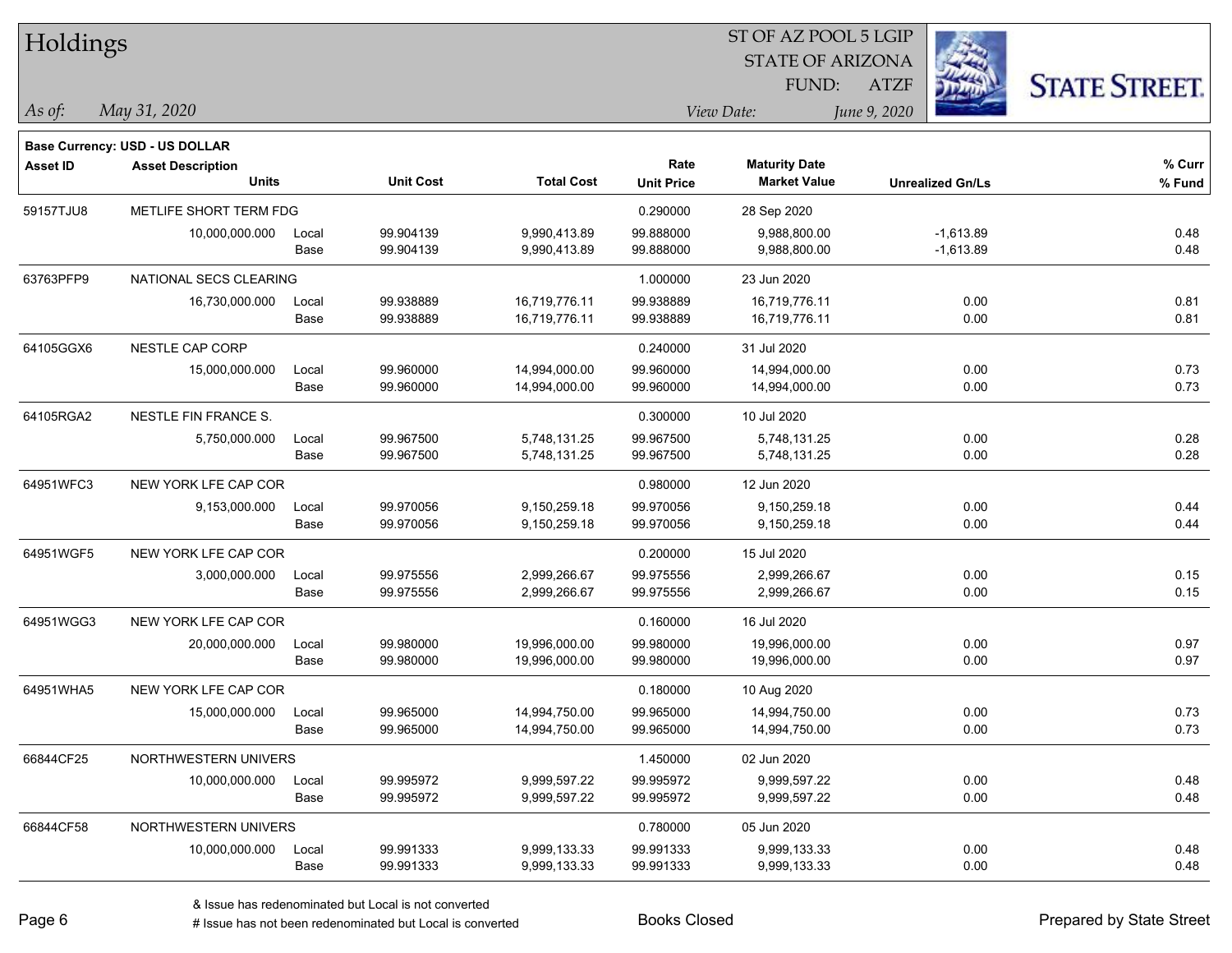| Holdings        |                                |       |                  |                   |                   | ST OF AZ POOL 5 LGIP    |              |                         |                      |
|-----------------|--------------------------------|-------|------------------|-------------------|-------------------|-------------------------|--------------|-------------------------|----------------------|
|                 |                                |       |                  |                   |                   | <b>STATE OF ARIZONA</b> |              |                         |                      |
|                 |                                |       |                  |                   |                   | FUND:                   | <b>ATZF</b>  |                         | <b>STATE STREET.</b> |
| As of:          | May 31, 2020                   |       |                  |                   |                   | View Date:              | June 9, 2020 |                         |                      |
|                 | Base Currency: USD - US DOLLAR |       |                  |                   |                   |                         |              |                         |                      |
| <b>Asset ID</b> | <b>Asset Description</b>       |       |                  |                   | Rate              | <b>Maturity Date</b>    |              |                         | % Curr               |
|                 | <b>Units</b>                   |       | <b>Unit Cost</b> | <b>Total Cost</b> | <b>Unit Price</b> | <b>Market Value</b>     |              | <b>Unrealized Gn/Ls</b> | % Fund               |
| 66844CFQ2       | NORTHWESTERN UNIVERS           |       |                  |                   | 1.600000          | 24 Jun 2020             |              |                         |                      |
|                 | 20,000,000.000                 | Local | 99.897778        | 19,979,555.55     | 99.897778         | 19,979,555.55           |              | 0.00                    | 0.97                 |
|                 |                                | Base  | 99.897778        | 19,979,555.55     | 99.897778         | 19,979,555.55           |              | 0.00                    | 0.97                 |
| 66844CGF5       | NORTHWESTERN UNIVERS           |       |                  |                   | 0.800000          | 15 Jul 2020             |              |                         |                      |
|                 | 10,000,000.000                 | Local | 99.902222        | 9,990,222.22      | 99.902222         | 9,990,222.22            |              | 0.00                    | 0.48                 |
|                 |                                | Base  | 99.902222        | 9,990,222.22      | 99.902222         | 9,990,222.22            |              | 0.00                    | 0.48                 |
| 71708EFB6       | PFIZER INC                     |       |                  |                   | 0.970000          | 11 Jun 2020             |              |                         |                      |
|                 | 20,000,000.000                 | Local | 99.973056        | 19,994,611.11     | 99.973056         | 19,994,611.11           |              | 0.00                    | 0.97                 |
|                 |                                | Base  | 99.973056        | 19,994,611.11     | 99.973056         | 19,994,611.11           |              | 0.00                    | 0.97                 |
| 71708EFC4       | PFIZER INC                     |       |                  |                   | 1.630000          | 12 Jun 2020             |              |                         |                      |
|                 | 10,000,000.000                 | Local | 99.950194        | 9,995,019.44      | 99.950194         | 9.995.019.44            |              | 0.00                    | 0.48                 |
|                 |                                | Base  | 99.950194        | 9,995,019.44      | 99.950194         | 9,995,019.44            |              | 0.00                    | 0.48                 |
| 71708EFV2       | PFIZER INC                     |       |                  |                   | 1.640000          | 29 Jun 2020             |              |                         |                      |
|                 | 20,000,000.000                 | Local | 99.872444        | 19,974,488.89     | 99.872444         | 19,974,488.89           |              | 0.00                    | 0.97                 |
|                 |                                | Base  | 99.872444        | 19,974,488.89     | 99.872444         | 19,974,488.89           |              | 0.00                    | 0.97                 |
| 74271TFB4       | PROCTOR GAMBLE AND CO          |       |                  |                   | 0.850000          | 11 Jun 2020             |              |                         |                      |
|                 | 20,000,000.000                 | Local | 99.976389        | 19,995,277.78     | 99.976389         | 19,995,277.78           |              | 0.00                    | 0.97                 |
|                 |                                | Base  | 99.976389        | 19,995,277.78     | 99.976389         | 19,995,277.78           |              | 0.00                    | 0.97                 |
| 74271TH71       | PROCTOR GAMBLE AND CO          |       |                  |                   | 0.250000          | 07 Aug 2020             |              |                         |                      |
|                 | 25,000,000.000                 | Local | 99.953472        | 24,988,368.05     | 99.953472         | 24,988,368.05           |              | 0.00                    | 1.21                 |
|                 |                                | Base  | 99.953472        | 24,988,368.05     | 99.953472         | 24,988,368.05           |              | 0.00                    | 1.21                 |
| 77119LF53       | ROCHE HOLDING INC              |       |                  |                   | 0.250000          | 05 Jun 2020             |              |                         |                      |
|                 | 10,000,000.000                 | Local | 99.997222        | 9,999,722.22      | 99.997222         | 9,999,722.22            |              | 0.00                    | 0.48                 |
|                 |                                | Base  | 99.997222        | 9,999,722.22      | 99.997222         | 9,999,722.22            |              | 0.00                    | 0.48                 |
| 8010M2JE3       | SANOFI                         |       |                  |                   | 0.230000          | 14 Sep 2020             |              |                         |                      |
|                 | 10,000,000.000                 | Local | 99.932917        | 9,993,291.67      | 99.920100         | 9,992,010.00            |              | $-1,281.67$             | 0.48                 |
|                 |                                | Base  | 99.932917        | 9,993,291.67      | 99.920100         | 9,992,010.00            |              | $-1,281.67$             | 0.48                 |
| 8225X2F17       | SHELL INTNL FNC B.V            |       |                  |                   | 2.010000          | 01 Jun 2020             |              |                         |                      |
|                 | 10,000,000.000                 | Local | 100.000000       | 10,000,000.00     | 100.000000        | 10,000,000.00           |              | 0.00                    | 0.48                 |
|                 |                                | Base  | 100.000000       | 10,000,000.00     | 100.000000        | 10,000,000.00           |              | 0.00                    | 0.48                 |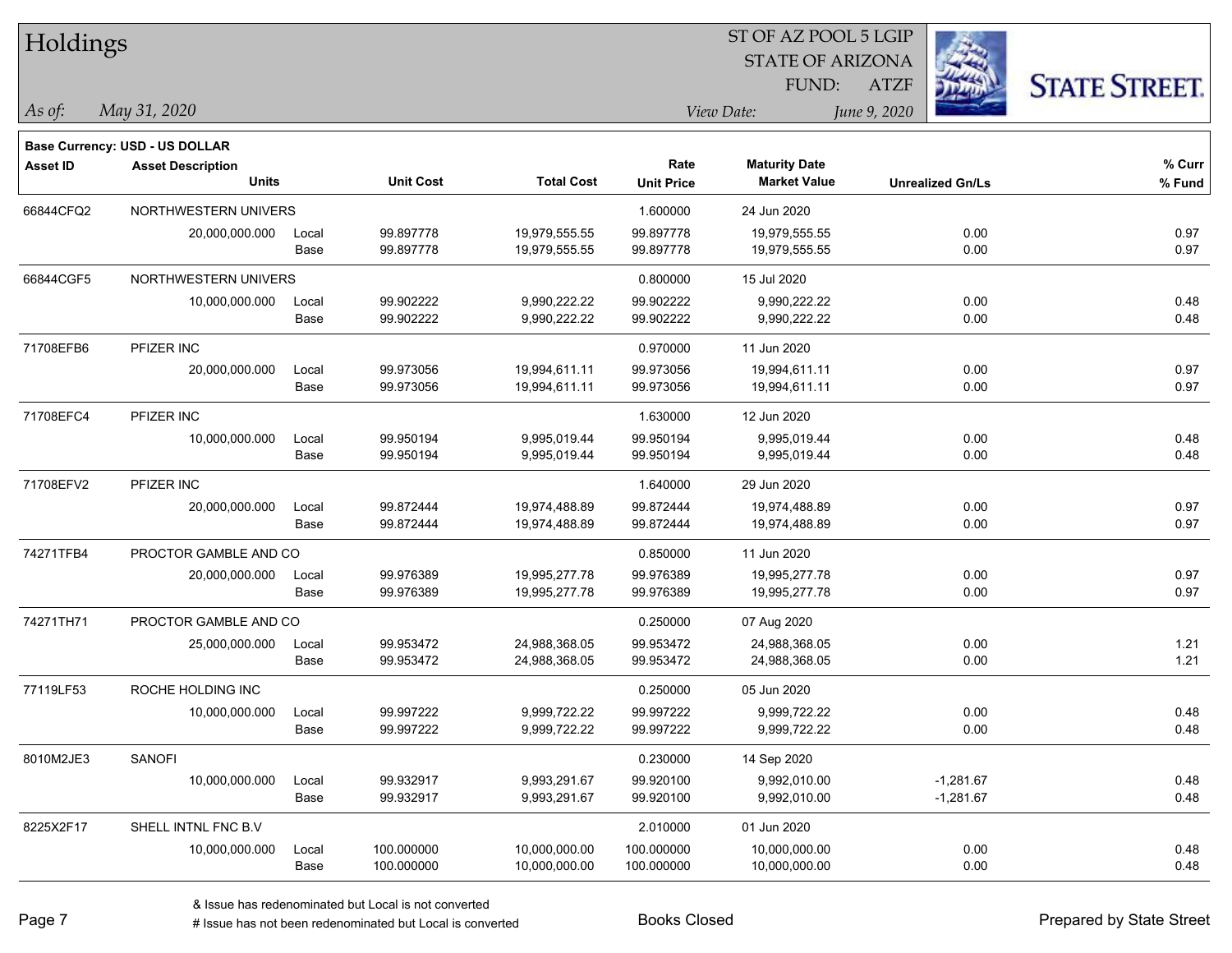| Holdings        |                                       |       |                  |                   |                   |                         |              |                         |                      |
|-----------------|---------------------------------------|-------|------------------|-------------------|-------------------|-------------------------|--------------|-------------------------|----------------------|
|                 |                                       |       |                  |                   |                   | <b>STATE OF ARIZONA</b> |              |                         |                      |
|                 |                                       |       |                  |                   |                   | FUND:                   | <b>ATZF</b>  |                         | <b>STATE STREET.</b> |
| As of:          | May 31, 2020                          |       |                  |                   |                   | View Date:              | June 9, 2020 |                         |                      |
|                 | <b>Base Currency: USD - US DOLLAR</b> |       |                  |                   |                   |                         |              |                         |                      |
| <b>Asset ID</b> | <b>Asset Description</b>              |       |                  |                   | Rate              | <b>Maturity Date</b>    |              |                         | % Curr               |
|                 | <b>Units</b>                          |       | <b>Unit Cost</b> | <b>Total Cost</b> | <b>Unit Price</b> | <b>Market Value</b>     |              | <b>Unrealized Gn/Ls</b> | % Fund               |
| 8225X2FR0       | SHELL INTNL FNC B.V                   |       |                  |                   | 1.740000          | 25 Jun 2020             |              |                         |                      |
|                 | 4,000,000.000                         | Local | 99.884000        | 3,995,360.00      | 99.884000         | 3,995,360.00            |              | 0.00                    | 0.19                 |
|                 |                                       | Base  | 99.884000        | 3,995,360.00      | 99.884000         | 3,995,360.00            |              | 0.00                    | 0.19                 |
| 8225X2FV1       | SHELL INTNL FNC B.V                   |       |                  |                   | 1.710000          | 29 Jun 2020             |              |                         |                      |
|                 | 5,000,000.000                         | Local | 99.867000        | 4,993,350.00      | 99.867000         | 4,993,350.00            |              | 0.00                    | 0.24                 |
|                 |                                       | Base  | 99.867000        | 4,993,350.00      | 99.867000         | 4,993,350.00            |              | 0.00                    | 0.24                 |
| 8225X2FW9       | SHELL INTNL FNC B.V                   |       |                  |                   | 1.720000          | 30 Jun 2020             |              |                         |                      |
|                 | 3,000,000.000                         | Local | 99.861444        | 2,995,843.33      | 99.861444         | 2,995,843.33            |              | 0.00                    | 0.15                 |
|                 |                                       | Base  | 99.861444        | 2,995,843.33      | 99.861444         | 2,995,843.33            |              | 0.00                    | 0.15                 |
| 8225X2HX5       | SHELL INTNL FNC B.V                   |       |                  |                   | 1.635000          | 31 Aug 2020             |              |                         |                      |
|                 | 4,000,000.000                         | Local | 99.586708        | 3,983,468.33      | 99.565883         | 3,982,635.32            |              | $-833.01$               | 0.19                 |
|                 |                                       | Base  | 99.586708        | 3,983,468.33      | 99.565883         | 3,982,635.32            |              | $-833.01$               | 0.19                 |
| 8225X2JU9       | SHELL INTNL FNC B.V                   |       |                  |                   | 1.770000          | 28 Sep 2020             |              |                         |                      |
|                 | 10,000,000.000                        | Local | 99.414917        | 9,941,491.67      | 99.458333         | 9,945,833.30            |              | 4,341.63                | 0.48                 |
|                 |                                       | Base  | 99.414917        | 9,941,491.67      | 99.458333         | 9,945,833.30            |              | 4,341.63                | 0.48                 |
| 88602TFB4       | THUNDER BAY FNDNG LLC                 |       |                  |                   | 1.650000          | 11 Jun 2020             |              |                         |                      |
|                 | 20,000,000.000                        | Local | 99.954167        | 19,990,833.33     | 99.954167         | 19,990,833.33           |              | 0.00                    | 0.97                 |
|                 |                                       | Base  | 99.954167        | 19,990,833.33     | 99.954167         | 19,990,833.33           |              | 0.00                    | 0.97                 |
| 88602TGF4       | THUNDER BAY FNDNG LLC                 |       |                  |                   | 0.240000          | 15 Jul 2020             |              |                         |                      |
|                 | 15,000,000.000                        | Local | 99.970667        | 14,995,600.00     | 99.970667         | 14,995,600.00           |              | 0.00                    | 0.73                 |
|                 |                                       | Base  | 99.970667        | 14,995,600.00     | 99.970667         | 14,995,600.00           |              | 0.00                    | 0.73                 |
| 89119AF29       | <b>TORONTO DOMINION BANK</b>          |       |                  |                   | 1.800000          | 02 Jun 2020             |              |                         |                      |
|                 | 20,000,000.000                        | Local | 99.995000        | 19,999,000.00     | 99.995000         | 19,999,000.00           |              | 0.00                    | 0.97                 |
|                 |                                       | Base  | 99.995000        | 19,999,000.00     | 99.995000         | 19,999,000.00           |              | 0.00                    | 0.97                 |
| 89233A4V8       | <b>TOYOTA MOTOR CREDIT</b>            |       |                  |                   | 0.423750          | 23 Jun 2020             |              |                         |                      |
|                 | 20,000,000.000                        | Local | 100.000000       | 20,000,000.00     | 100.000000        | 20,000,000.00           |              | 0.00                    | 0.97                 |
|                 |                                       | Base  | 100.000000       | 20,000,000.00     | 100.000000        | 20,000,000.00           |              | 0.00                    | 0.97                 |
| 89233GFJ0       | <b>TOYOTA MOTOR CREDIT</b>            |       |                  |                   | 0.820000          | 18 Jun 2020             |              |                         |                      |
|                 | 20,000,000.000                        | Local | 99.961278        | 19,992,255.56     | 99.961278         | 19,992,255.56           |              | 0.00                    | 0.97                 |
|                 |                                       | Base  | 99.961278        | 19,992,255.56     | 99.961278         | 19,992,255.56           |              | 0.00                    | 0.97                 |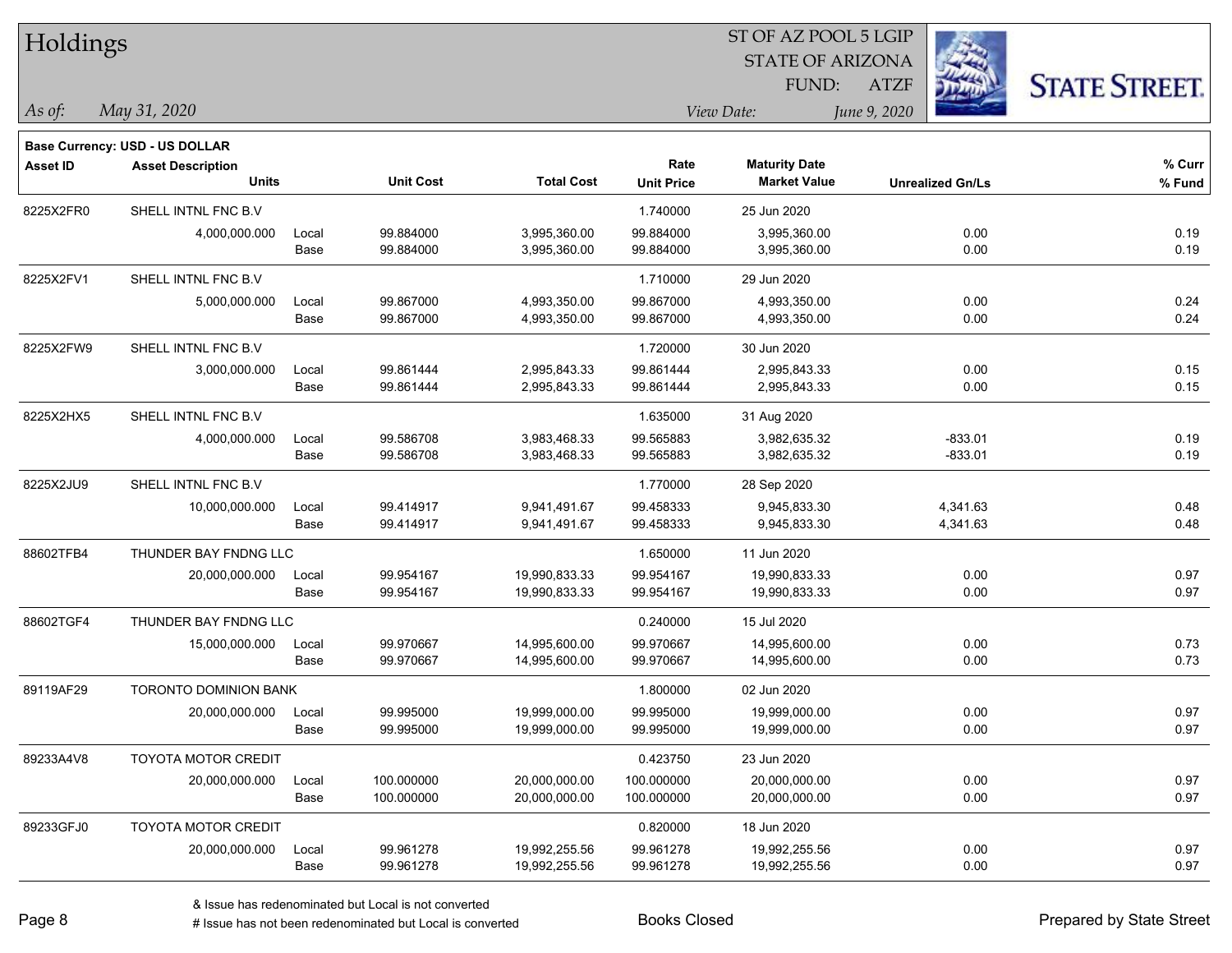| Holdings        |                                          |       |                  |                   |                   | ST OF AZ POOL 5 LGIP                        |                         |                      |
|-----------------|------------------------------------------|-------|------------------|-------------------|-------------------|---------------------------------------------|-------------------------|----------------------|
|                 |                                          |       |                  |                   |                   | <b>STATE OF ARIZONA</b>                     |                         |                      |
|                 |                                          |       |                  |                   |                   | FUND:                                       | <b>ATZF</b>             | <b>STATE STREET.</b> |
| As of:          | May 31, 2020                             |       |                  |                   | View Date:        |                                             | June 9, 2020            |                      |
|                 |                                          |       |                  |                   |                   |                                             |                         |                      |
|                 | <b>Base Currency: USD - US DOLLAR</b>    |       |                  |                   | Rate              |                                             |                         | % Curr               |
| <b>Asset ID</b> | <b>Asset Description</b><br><b>Units</b> |       | <b>Unit Cost</b> | <b>Total Cost</b> | <b>Unit Price</b> | <b>Maturity Date</b><br><b>Market Value</b> | <b>Unrealized Gn/Ls</b> | % Fund               |
| 89233GGH3       | <b>TOYOTA MOTOR CREDIT</b>               |       |                  |                   | 0.800000          | 17 Jul 2020                                 |                         |                      |
|                 | 10,000,000.000                           | Local | 99.897778        | 9,989,777.78      | 99.897778         | 9,989,777.78                                | 0.00                    | 0.48                 |
|                 |                                          | Base  | 99.897778        | 9,989,777.78      | 99.897778         | 9,989,777.78                                | 0.00                    | 0.48                 |
| 90328AF32       | USAA CAPITAL CORP                        |       |                  |                   | 1.000000          | 03 Jun 2020                                 |                         |                      |
|                 | 25,000,000.000                           | Local | 99.994444        | 24,998,611.11     | 99.994444         | 24,998,611.11                               | 0.00                    | 1.21                 |
|                 |                                          | Base  | 99.994444        | 24,998,611.11     | 99.994444         | 24,998,611.11                               | 0.00                    | 1.21                 |
| 91058TFK7       | UNITED HEALTHCARE CO                     |       |                  |                   | 0.250000          | 19 Jun 2020                                 |                         |                      |
|                 | 20,000,000.000                           | Local | 99.987500        | 19,997,500.00     | 99.987500         | 19,997,500.00                               | 0.00                    | 0.97                 |
|                 |                                          | Base  | 99.987500        | 19,997,500.00     | 99.987500         | 19,997,500.00                               | 0.00                    | 0.97                 |
| 91058TFW1       | UNITED HEALTHCARE CO                     |       |                  |                   | 0.650000          | 30 Jun 2020                                 |                         |                      |
|                 | 20,000,000.000                           | Local | 99.947639        | 19,989,527.78     | 99.947639         | 19,989,527.78                               | 0.00                    | 0.97                 |
|                 |                                          | Base  | 99.947639        | 19,989,527.78     | 99.947639         | 19,989,527.78                               | 0.00                    | 0.97                 |
| 91058TFW1       | UNITED HEALTHCARE CO                     |       |                  |                   | 0.900000          | 30 Jun 2020                                 |                         |                      |
|                 | 10,000,000.000                           | Local | 99.927500        | 9,992,750.00      | 99.927500         | 9,992,750.00                                | 0.00                    | 0.48                 |
|                 |                                          | Base  | 99.927500        | 9,992,750.00      | 99.927500         | 9,992,750.00                                | 0.00                    | 0.48                 |
| 9113A2FW1       | UNITED PARCEL SERVIC                     |       |                  |                   | 1.160000          | 30 Jun 2020                                 |                         |                      |
|                 | 20,000,000.000                           | Local | 99.906556        | 19,981,311.11     | 99.906556         | 19,981,311.11                               | 0.00                    | 0.97                 |
|                 |                                          | Base  | 99.906556        | 19,981,311.11     | 99.906556         | 19,981,311.11                               | 0.00                    | 0.97                 |
| 9127962H1       | TREASURY BILL 09/20 0.00000              |       |                  |                   | 0.162500          | 24 Sep 2020                                 |                         |                      |
|                 | 10,000,000.000                           | Local | 99.948090        | 9,994,809.03      | 99.948000         | 9,994,800.00                                | $-9.03$                 | 0.48                 |
|                 |                                          | Base  | 99.948090        | 9,994,809.03      | 99.948000         | 9,994,800.00                                | $-9.03$                 | 0.48                 |
| 912796SZ3       | TREASURY BILL 07/20 0.00000              |       |                  |                   | 0.091300          | 16 Jul 2020                                 |                         |                      |
|                 | 5,000,000.000                            | Local | 99.988587        | 4,999,429.37      | 99.988587         | 4,999,429.37                                | 0.00                    | 0.24                 |
|                 |                                          | Base  | 99.988587        | 4,999,429.37      | 99.988587         | 4,999,429.37                                | 0.00                    | 0.24                 |
| 912796UB3       | TREASURY BILL 07/20 0.00000              |       |                  |                   | 0.097500          | 02 Jul 2020                                 |                         |                      |
|                 | 20,000,000.000                           | Local | 99.991604        | 19,998,320.83     | 99.991604         | 19,998,320.83                               | 0.00                    | 0.97                 |
|                 |                                          | Base  | 99.991604        | 19,998,320.83     | 99.991604         | 19,998,320.83                               | 0.00                    | 0.97                 |
| 912796WY1       | TREASURY BILL 07/20 0.00000              |       |                  |                   | 0.100000          | 30 Jul 2020                                 |                         |                      |
|                 | 20,000,000.000                           | Local | 99.983160        | 19,996,632.08     | 99.983160         | 19,996,632.08                               | 0.00                    | 0.97                 |
|                 |                                          | Base  | 99.983160        | 19,996,632.08     | 99.983160         | 19,996,632.08                               | 0.00                    | 0.97                 |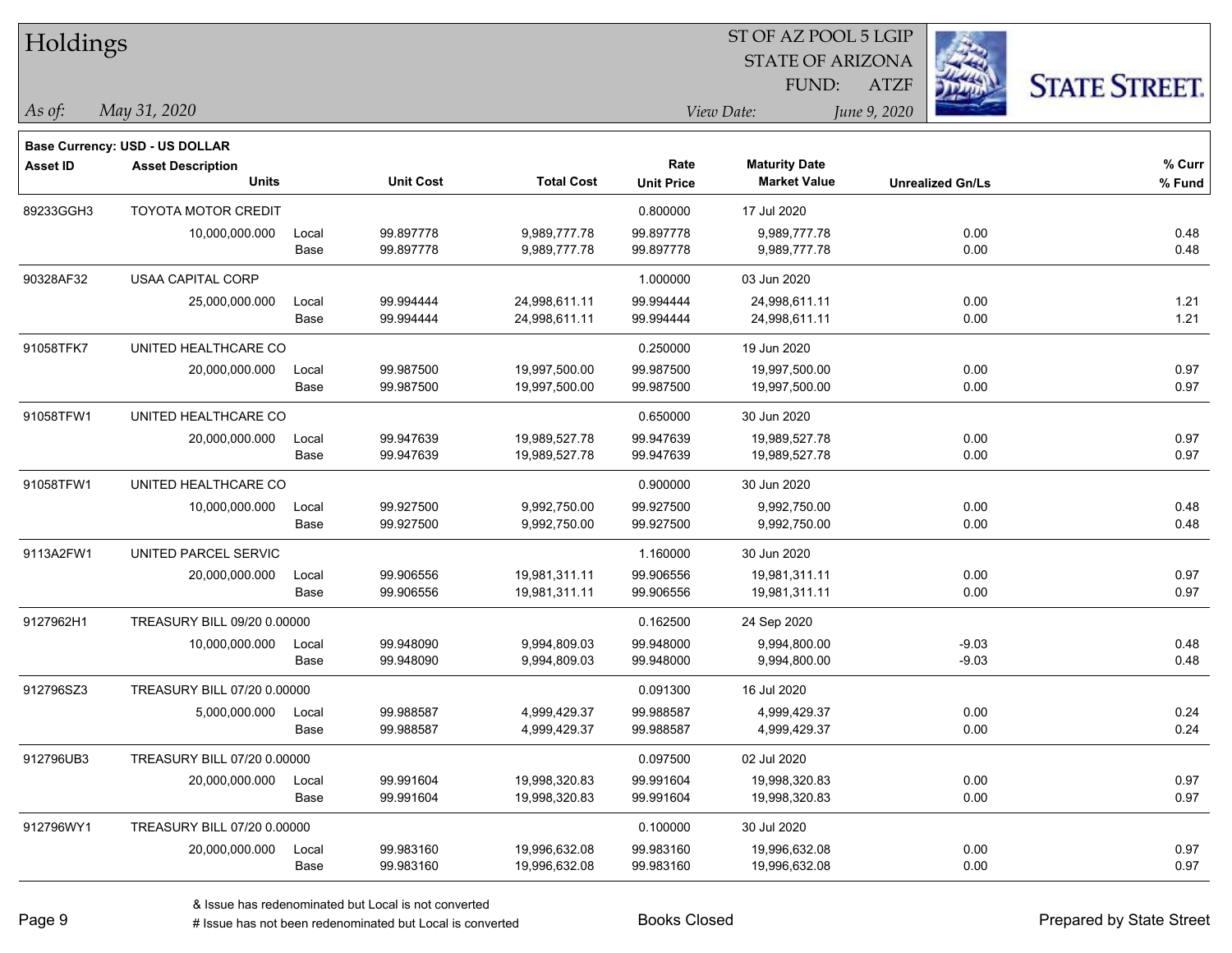| Holdings        |                                       |       |                  |                   |                   | ST OF AZ POOL 5 LGIP    |                         |           |                      |
|-----------------|---------------------------------------|-------|------------------|-------------------|-------------------|-------------------------|-------------------------|-----------|----------------------|
|                 |                                       |       |                  |                   |                   | <b>STATE OF ARIZONA</b> |                         |           |                      |
|                 |                                       |       |                  |                   |                   | FUND:                   | <b>ATZF</b>             |           | <b>STATE STREET.</b> |
| As of:          | May 31, 2020                          |       |                  |                   |                   | View Date:              | June 9, 2020            |           |                      |
|                 | <b>Base Currency: USD - US DOLLAR</b> |       |                  |                   |                   |                         |                         |           |                      |
| <b>Asset ID</b> | <b>Asset Description</b>              |       |                  |                   | Rate              | <b>Maturity Date</b>    |                         |           | % Curr               |
|                 | <b>Units</b>                          |       | <b>Unit Cost</b> | <b>Total Cost</b> | <b>Unit Price</b> | <b>Market Value</b>     | <b>Unrealized Gn/Ls</b> |           | % Fund               |
| 912796WZ8       | TREASURY BILL 08/20 0.00000           |       |                  |                   | 0.115000          | 06 Aug 2020             |                         |           |                      |
|                 | 10,000,000.000                        | Local | 99.978917        | 9,997,891.67      | 99.978917         | 9,997,891.67            |                         | 0.00      | 0.48                 |
|                 |                                       | Base  | 99.978917        | 9,997,891.67      | 99.978917         | 9,997,891.67            |                         | 0.00      | 0.48                 |
| 912796XE4       | TREASURY BILL 02/21 0.00000           |       |                  |                   | 0.171000          | 25 Feb 2021             |                         |           |                      |
|                 | 10,000,000.000                        | Local | 99.872225        | 9,987,222.50      | 99.870300         | 9,987,030.00            |                         | $-192.50$ | 0.48                 |
|                 |                                       | Base  | 99.872225        | 9,987,222.50      | 99.870300         | 9,987,030.00            |                         | $-192.50$ | 0.48                 |
| 912796XF1       | TREASURY BILL 08/20 0.00000           |       |                  |                   | 0.121200          | 20 Aug 2020             |                         |           |                      |
|                 | 10,000,000.000                        | Local | 99.973067        | 9,997,306.66      | 99.973067         | 9,997,306.66            |                         | 0.00      | 0.48                 |
|                 |                                       | Base  | 99.973067        | 9,997,306.66      | 99.973067         | 9,997,306.66            |                         | 0.00      | 0.48                 |
| 912796XH7       | TREASURY BILL 09/20 0.00000           |       |                  |                   | 0.125000          | 03 Sep 2020             |                         |           |                      |
|                 | 10,000,000.000                        | Local | 99.967361        | 9,996,736.11      | 99.967361         | 9,996,736.11            |                         | 0.00      | 0.48                 |
|                 |                                       | Base  | 99.967361        | 9,996,736.11      | 99.967361         | 9,996,736.11            |                         | 0.00      | 0.48                 |
| 92646KG71       | <b>VICTORY RECEIVABLES</b>            |       |                  |                   | 0.250000          | 07 Jul 2020             |                         |           |                      |
|                 | 15,000,000.000                        | Local | 99.975000        | 14,996,250.00     | 99.975000         | 14,996,250.00           |                         | 0.00      | 0.73                 |
|                 |                                       | Base  | 99.975000        | 14,996,250.00     | 99.975000         | 14,996,250.00           |                         | 0.00      | 0.73                 |
| 927YHY004       | RBC CAPITAL MARKETS REPO 04/16 VAR    |       |                  |                   | 0.030000          | 01 Jun 2020             |                         |           |                      |
|                 | 125,000,000.000                       | Local | 100.000000       | 125,000,000.00    | 100.000000        | 125,000,000.00          |                         | 0.00      | 6.06                 |
|                 |                                       | Base  | 100.000000       | 125,000,000.00    | 100.000000        | 125,000,000.00          |                         | 0.00      | 6.06                 |
| 930ABD003       | <b>FIDELITY INVESTMENTS MONEY</b>     |       |                  |                   | 0.000000          | 01 Jun 2020             |                         |           |                      |
|                 | 80,006,877.640                        | Local | 100.000000       | 80,006,877.64     | 100.000000        | 80,006,877.64           |                         | 0.00      | 3.88                 |
|                 |                                       | Base  | 100.000000       | 80,006,877.64     | 100.000000        | 80,006,877.64           |                         | 0.00      | 3.88                 |
| 93114EFN2       | WAL-MART STORES INC                   |       |                  |                   | 0.400000          | 22 Jun 2020             |                         |           |                      |
|                 | 15,000,000.000                        | Local | 99.976667        | 14,996,500.00     | 99.976667         | 14,996,500.00           |                         | 0.00      | 0.73                 |
|                 |                                       | Base  | 99.976667        | 14,996,500.00     | 99.976667         | 14,996,500.00           |                         | 0.00      | 0.73                 |
| 966VMM002       | JP MORGAN MONEY MARKET                |       |                  |                   | 0.000000          | 01 Jun 2020             |                         |           |                      |
|                 | 75,005,869.060                        | Local | 100.000000       | 75,005,869.06     | 100.000000        | 75,005,869.06           |                         | 0.00      | 3.64                 |
|                 |                                       | Base  | 100.000000       | 75,005,869.06     | 100.000000        | 75,005,869.06           |                         | 0.00      | 3.64                 |
| 979QRC005       | <b>BANK OF AMERICA REPO</b>           |       |                  |                   | 0.010000          | 01 Jun 2020             |                         |           |                      |
|                 | 100,000,000.000                       | Local | 100.000000       | 100,000,000.00    | 100.000000        | 100,000,000.00          |                         | 0.00      | 4.85                 |
|                 |                                       | Base  | 100.000000       | 100,000,000.00    | 100.000000        | 100,000,000.00          |                         | 0.00      | 4.85                 |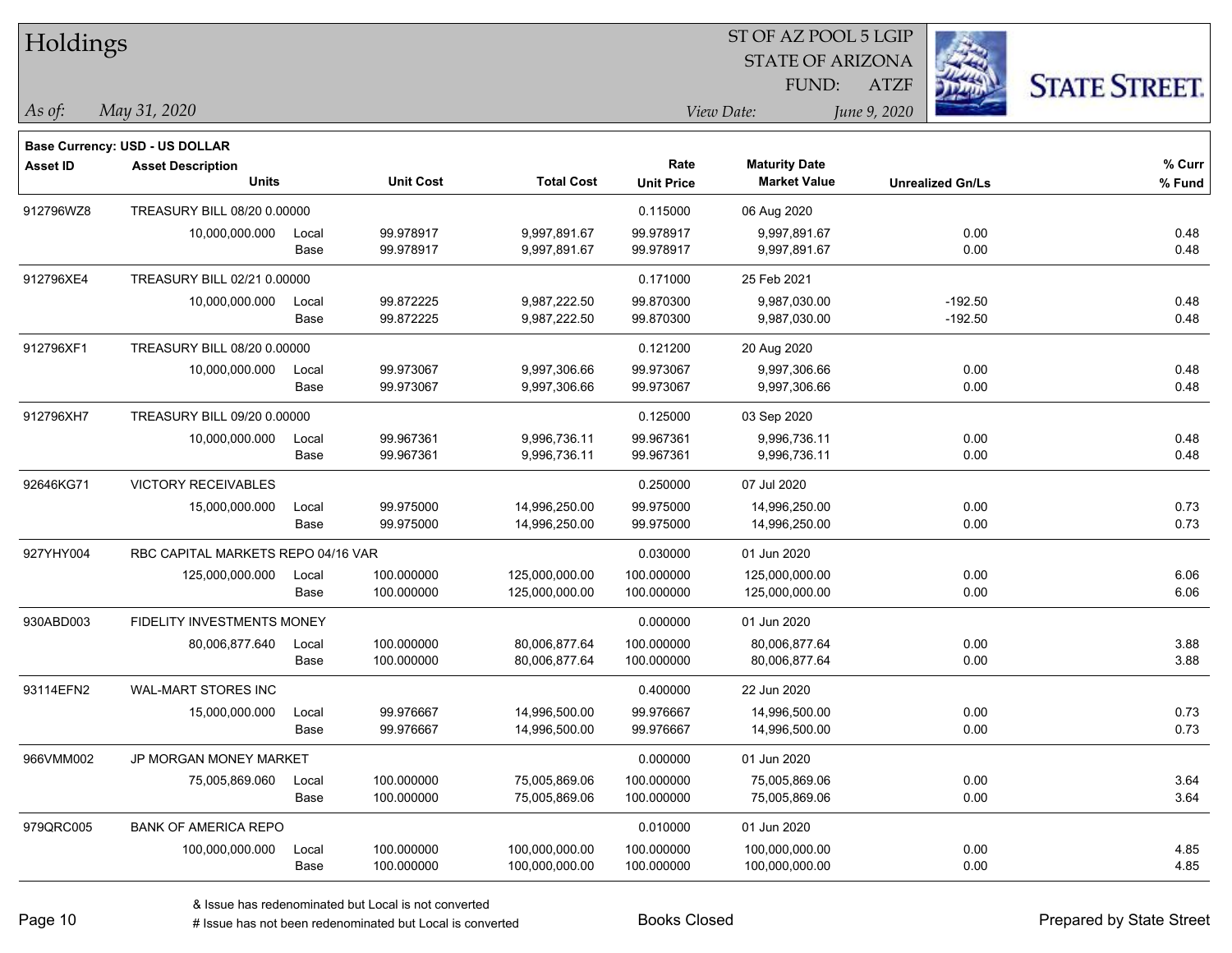| Holdings                     |                                                       |       |                  |                   |                   | ST OF AZ POOL 5 LGIP    |              |                         |                      |        |
|------------------------------|-------------------------------------------------------|-------|------------------|-------------------|-------------------|-------------------------|--------------|-------------------------|----------------------|--------|
|                              |                                                       |       |                  |                   |                   | <b>STATE OF ARIZONA</b> |              |                         |                      |        |
|                              |                                                       |       |                  |                   |                   | FUND:                   | <b>ATZF</b>  |                         | <b>STATE STREET.</b> |        |
| As of:                       | May 31, 2020                                          |       |                  |                   |                   | View Date:              | June 9, 2020 |                         |                      |        |
|                              | Base Currency: USD - US DOLLAR                        |       |                  |                   |                   |                         |              |                         |                      |        |
| <b>Asset ID</b>              | <b>Asset Description</b>                              |       |                  |                   | Rate              | <b>Maturity Date</b>    |              |                         |                      | % Curr |
|                              | <b>Units</b>                                          |       | <b>Unit Cost</b> | <b>Total Cost</b> | <b>Unit Price</b> | <b>Market Value</b>     |              | <b>Unrealized Gn/Ls</b> |                      | % Fund |
| <b>US DOLLAR Total</b>       |                                                       |       |                  |                   |                   |                         |              |                         |                      |        |
|                              | 1,654,762,590.440                                     | Local |                  | 1,653,837,302.86  |                   | 1,654,036,047.23        |              | 198,744.37              |                      | 80.16  |
|                              |                                                       | Base  |                  | 1,653,837,302.86  |                   | 1,654,036,047.23        |              | 198,744.37              |                      | 80.16  |
| <b>CASH EQUIVALENT Total</b> |                                                       |       |                  |                   |                   |                         |              |                         |                      |        |
|                              | 1,654,762,590.440                                     | Base  |                  | 1,653,837,302.86  |                   | 1,654,036,047.23        |              | 198,744.37              |                      | 80.16  |
| <b>FIXED INCOME</b>          |                                                       |       |                  |                   |                   |                         |              |                         |                      |        |
| <b>US DOLLAR</b>             |                                                       |       |                  |                   |                   |                         |              | Exchange Rate:          | 1.000000             |        |
| 14315WAA8                    | CARMAX AUTO OWNER TRUST CARMX 2019 4 A1               |       |                  |                   | 1.967950          | 16 Nov 2020             |              |                         |                      |        |
|                              | 267,983.680                                           | Local | 100.000000       | 267,983.68        | 100.040490        | 268,092.19              |              | 108.51                  |                      | 0.01   |
| Original Face:               | 10,000,000.000                                        | Base  | 100.000000       | 267,983.68        | 100.040490        | 268,092.19              |              | 108.51                  |                      | 0.01   |
| 14315XAA6                    | CARMAX AUTO OWNER TRUST CARMX 2020 1 A1               |       |                  |                   | 1.776130          | 15 Jan 2021             |              |                         |                      |        |
|                              | 4,096,620.000                                         | Local | 100.000000       | 4,096,620.00      | 100.317080        | 4,109,609.56            |              | 12,989.56               |                      | 0.20   |
| Original Face:               | 10,000,000.000                                        | Base  | 100.000000       | 4,096,620.00      | 100.317080        | 4,109,609.56            |              | 12,989.56               |                      | 0.20   |
| 36259KAA5                    | <b>GM FINANCIAL AUTOMOBILE LEASIN GMALT 2020 1 A1</b> |       |                  |                   | 1.634930          | 22 Feb 2021             |              |                         |                      |        |
|                              | 7,119,699.630                                         | Local | 100.000000       | 7,119,699.63      | 100.141860        | 7,129,799.64            |              | 10,100.01               |                      | 0.35   |
| Original Face:               | 12,500,000.000                                        | Base  | 100.000000       | 7,119,699.63      | 100.141860        | 7,129,799.64            |              | 10,100.01               |                      | 0.35   |
| 39154TBA5                    | GREAT AMERICA LEASING RECEIVAB GALC 2020 1 A1 144A    |       |                  |                   | 1.691300          | 15 Feb 2021             |              |                         |                      |        |
|                              | 2,733,546.740                                         | Local | 100.000000       | 2,733,546.74      | 100.143050        | 2,737,457.08            |              | 3,910.34                |                      | 0.13   |
| Original Face:               | 4,250,000.000                                         | Base  | 100.000000       | 2,733,546.74      | 100.143050        | 2,737,457.08            |              | 3,910.34                |                      | 0.13   |
| 9127962T5                    | TREASURY BILL 10/20 0.00000                           |       |                  |                   | 0.010000          | 29 Oct 2020             |              |                         |                      |        |
|                              | 10,000,000.000 Local                                  |       | 99.939583        | 9,993,958.30      | 99.928125         | 9,992,812.50            |              | $-1,145.80$             |                      | 0.48   |
|                              |                                                       | Base  | 99.939583        | 9,993,958.30      | 99.928125         | 9,992,812.50            |              | $-1,145.80$             |                      | 0.48   |
| 9127962U2                    | TREASURY BILL 06/20 0.00000                           |       |                  |                   | 0.010000          | 09 Jun 2020             |              |                         |                      |        |
|                              | 20,000,000.000                                        | Local | 99.996444        | 19,999,288.89     | 99.997667         | 19,999,533.40           |              | 244.51                  |                      | 0.97   |
|                              |                                                       | Base  | 99.996444        | 19,999,288.89     | 99.997667         | 19,999,533.40           |              | 244.51                  |                      | 0.97   |
| 9127962V0                    | TREASURY BILL 06/20 0.00000                           |       |                  |                   |                   | 16 Jun 2020             |              |                         |                      |        |
|                              | 10,000,000.000                                        | Local | 99.994167        | 9,999,416.67      | 99.994896         | 9,999,489.60            |              | 72.93                   |                      | 0.48   |
|                              |                                                       | Base  | 99.994167        | 9,999,416.67      | 99.994896         | 9,999,489.60            |              | 72.93                   |                      | 0.48   |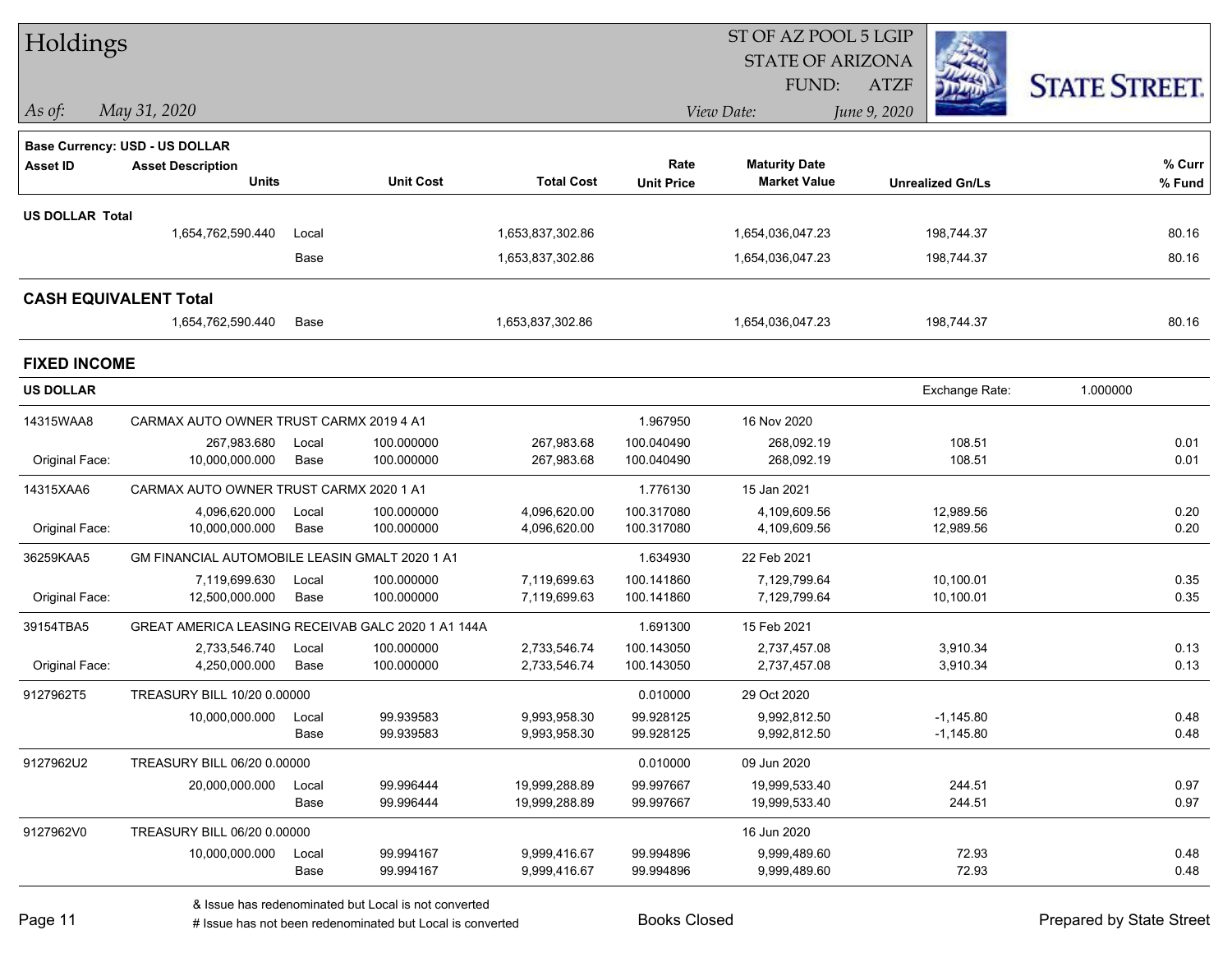| Holdings        |                                       |       |                  |                   |                   | 51 OF AZ POOL 5 LGIP    |                         |                      |
|-----------------|---------------------------------------|-------|------------------|-------------------|-------------------|-------------------------|-------------------------|----------------------|
|                 |                                       |       |                  |                   |                   | <b>STATE OF ARIZONA</b> |                         |                      |
|                 |                                       |       |                  |                   |                   | FUND:                   | <b>ATZF</b>             | <b>STATE STREET.</b> |
| $\vert$ As of:  | May 31, 2020                          |       |                  |                   |                   | View Date:              | June 9, 2020            |                      |
|                 | <b>Base Currency: USD - US DOLLAR</b> |       |                  |                   |                   |                         |                         |                      |
| <b>Asset ID</b> | <b>Asset Description</b>              |       |                  |                   | Rate              | <b>Maturity Date</b>    |                         | % Curr               |
|                 | <b>Units</b>                          |       | <b>Unit Cost</b> | <b>Total Cost</b> | <b>Unit Price</b> | <b>Market Value</b>     | <b>Unrealized Gn/Ls</b> | % Fund               |
| 9127962W8       | TREASURY BILL 06/20 0.00000           |       |                  |                   |                   | 23 Jun 2020             |                         |                      |
|                 | 10,000,000.000                        | Local | 99.983011        | 9,998,301.11      | 99.992514         | 9,999,251.40            | 950.29                  | 0.48                 |
|                 |                                       | Base  | 99.983011        | 9,998,301.11      | 99.992514         | 9,999,251.40            | 950.29                  | 0.48                 |
| 9127962X6       | TREASURY BILL 06/20 0.00000           |       |                  |                   | 0.010000          | 30 Jun 2020             |                         |                      |
|                 | 30,000,000.000                        | Local | 99.990641        | 29,997,192.37     | 99.988920         | 29,996,676.00           | $-516.37$               | 1.45                 |
|                 |                                       | Base  | 99.990641        | 29,997,192.37     | 99.988920         | 29,996,676.00           | $-516.37$               | 1.45                 |
| 9127962Z1       | TREASURY BILL 11/20 0.00000           |       |                  |                   | 0.010000          | 12 Nov 2020             |                         |                      |
|                 | 10,000,000.000                        | Local | 99.933944        | 9,993,394.40      | 99.922620         | 9,992,262.00            | $-1,132.40$             | 0.48                 |
|                 |                                       | Base  | 99.933944        | 9,993,394.40      | 99.922620         | 9,992,262.00            | $-1,132.40$             | 0.48                 |
| 9127963A5       | TREASURY BILL 11/20 0.00000           |       |                  |                   | 0.010000          | 19 Nov 2020             |                         |                      |
|                 | 10,000,000.000                        | Local | 99.928750        | 9,992,875.03      | 99.914500         | 9,991,450.00            | $-1,425.03$             | 0.48                 |
|                 |                                       | Base  | 99.928750        | 9,992,875.03      | 99.914500         | 9,991,450.00            | $-1,425.03$             | 0.48                 |
| 9127963B3       | TREASURY BILL 11/20 0.00000           |       |                  |                   |                   | 27 Nov 2020             |                         |                      |
|                 | 20,000,000.000                        | Local | 99.922931        | 19,984,586.15     | 99.914900         | 19,982,980.00           | $-1,606.15$             | 0.97                 |
|                 |                                       | Base  | 99.922931        | 19,984,586.15     | 99.914900         | 19,982,980.00           | $-1,606.15$             | 0.97                 |
| 9127963F4       | TREASURY BILL 07/20 0.00000           |       |                  |                   |                   | 21 Jul 2020             |                         |                      |
|                 | 20,000,000.000                        | Local | 99.978472        | 19,995,694.40     | 99.981597         | 19,996,319.40           | 625.00                  | 0.97                 |
|                 |                                       | Base  | 99.978472        | 19,995,694.40     | 99.981597         | 19,996,319.40           | 625.00                  | 0.97                 |
| 9127963G2       | TREASURY BILL 07/20 0.00000           |       |                  |                   |                   | 28 Jul 2020             |                         |                      |
|                 | 10,000,000.000                        | Local | 99.978067        | 9,997,806.70      | 99.979021         | 9,997,902.10            | 95.40                   | 0.48                 |
|                 |                                       | Base  | 99.978067        | 9,997,806.70      | 99.979021         | 9,997,902.10            | 95.40                   | 0.48                 |
| 9127963P2       | CASH MGMT BILL 08/20 0.00000          |       |                  |                   |                   | 18 Aug 2020             |                         |                      |
|                 | 10,000,000.000                        | Local | 99.968692        | 9,996,869.17      | 99.968583         | 9,996,858.30            | $-10.87$                | 0.48                 |
|                 |                                       | Base  | 99.968692        | 9,996,869.17      | 99.968583         | 9,996,858.30            | $-10.87$                | 0.48                 |
| 9127963Q0       | CASH MGMT BILL 08/20 0.00000          |       |                  |                   |                   | 25 Aug 2020             |                         |                      |
|                 | 10,000,000.000                        | Local | 99.967889        | 9,996,788.89      | 99.962222         | 9,996,222.20            | $-566.69$               | 0.48                 |
|                 |                                       | Base  | 99.967889        | 9,996,788.89      | 99.962222         | 9,996,222.20            | $-566.69$               | 0.48                 |
| 9127963R8       | CASH MGMT BILL 09/20 0.00000          |       |                  |                   |                   | 01 Sep 2020             |                         |                      |
|                 | 10,000,000.000                        | Local | 99.961411        | 9,996,141.11      | 99.962944         | 9,996,294.40            | 153.29                  | 0.48                 |
|                 |                                       | Base  | 99.961411        | 9,996,141.11      | 99.962944         | 9,996,294.40            | 153.29                  | 0.48                 |

 $\overline{\text{S}}$  of  $\overline{\text{S}}$   $\overline{\text{S}}$   $\overline{\text{S}}$   $\overline{\text{S}}$   $\overline{\text{S}}$   $\overline{\text{S}}$   $\overline{\text{S}}$   $\overline{\text{S}}$   $\overline{\text{S}}$   $\overline{\text{S}}$   $\overline{\text{S}}$   $\overline{\text{S}}$   $\overline{\text{S}}$   $\overline{\text{S}}$   $\overline{\text{S}}$   $\overline{\text{S}}$   $\overline{\text{S}}$   $\overline{\text{S}}$   $\overline{\text{S}}$ 

٦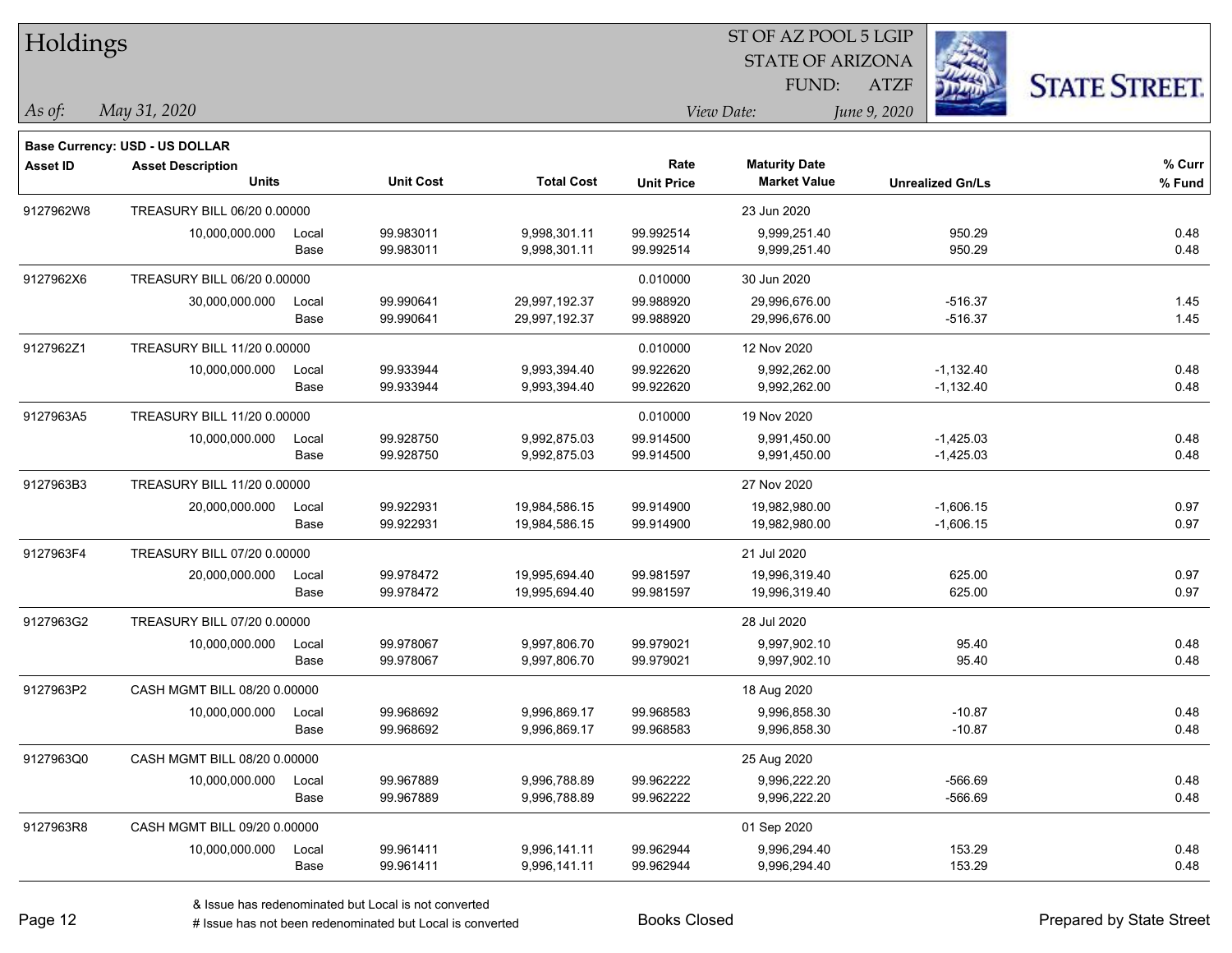| Holdings        |                                |       |                  |                   |                   | ST OF AZ POOL 5 LGIP    |              |                         |                      |
|-----------------|--------------------------------|-------|------------------|-------------------|-------------------|-------------------------|--------------|-------------------------|----------------------|
|                 |                                |       |                  |                   |                   | <b>STATE OF ARIZONA</b> |              |                         |                      |
|                 |                                |       |                  |                   |                   | FUND:                   | <b>ATZF</b>  |                         | <b>STATE STREET.</b> |
| As of:          | May 31, 2020                   |       |                  |                   |                   | View Date:              | June 9, 2020 |                         |                      |
|                 | Base Currency: USD - US DOLLAR |       |                  |                   |                   |                         |              |                         |                      |
| <b>Asset ID</b> | <b>Asset Description</b>       |       |                  |                   | Rate              | <b>Maturity Date</b>    |              |                         | % Curr               |
|                 | <b>Units</b>                   |       | <b>Unit Cost</b> | <b>Total Cost</b> | <b>Unit Price</b> | <b>Market Value</b>     |              | <b>Unrealized Gn/Ls</b> | $%$ Fund             |
| 9127963X5       | CASH MGMT BILL 09/20 0.00000   |       |                  |                   |                   | 08 Sep 2020             |              |                         |                      |
|                 | 10,000,000.000                 | Local | 99.963563        | 9,996,356.25      | 99.954625         | 9,995,462.50            |              | $-893.75$               | 0.48                 |
|                 |                                | Base  | 99.963563        | 9,996,356.25      | 99.954625         | 9,995,462.50            |              | $-893.75$               | 0.48                 |
| 9127964J5       | CASH MGMT BILL 10/20 0.00000   |       |                  |                   |                   | 20 Oct 2020             |              |                         |                      |
|                 | 10,000,000.000                 | Local | 99.939292        | 9,993,929.16      | 99.937333         | 9,993,733.30            |              | $-195.86$               | 0.48                 |
|                 |                                | Base  | 99.939292        | 9,993,929.16      | 99.937333         | 9,993,733.30            |              | $-195.86$               | 0.48                 |
| 9127964K2       | CASH MGMT BILL 10/20 0.00000   |       |                  |                   |                   | 27 Oct 2020             |              |                         |                      |
|                 | 10,000,000.000                 | Local | 99.940389        | 9,994,038.89      | 99.934222         | 9,993,422.20            |              | $-616.69$               | 0.48                 |
|                 |                                | Base  | 99.940389        | 9,994,038.89      | 99.934222         | 9,993,422.20            |              | $-616.69$               | 0.48                 |
| 9127964Q9       | CASH MGMT BILL 11/20 0.00000   |       |                  |                   |                   | 03 Nov 2020             |              |                         |                      |
|                 | 10,000,000.000                 | Local | 99.926850        | 9,992,685.00      | 99.925994         | 9,992,599.40            |              | $-85.60$                | 0.48                 |
|                 |                                | Base  | 99.926850        | 9,992,685.00      | 99.925994         | 9,992,599.40            |              | $-85.60$                | 0.48                 |
| 912796SZ3       | TREASURY BILL 07/20 0.00000    |       |                  |                   | 0.010000          | 16 Jul 2020             |              |                         |                      |
|                 | 15,000,000.000                 | Local | 99.966946        | 14,995,041.87     | 99.983437         | 14,997,515.55           |              | 2,473.68                | 0.73                 |
|                 |                                | Base  | 99.966946        | 14,995,041.87     | 99.983437         | 14,997,515.55           |              | 2,473.68                | 0.73                 |
| 912796TD1       | TREASURY BILL 08/20 0.00000    |       |                  |                   | 0.010000          | 13 Aug 2020             |              |                         |                      |
|                 | 20,000,000.000                 | Local | 99.975667        | 19,995,133.39     | 99.972878         | 19,994,575.60           |              | $-557.79$               | 0.97                 |
|                 |                                | Base  | 99.975667        | 19,995,133.39     | 99.972878         | 19,994,575.60           |              | $-557.79$               | 0.97                 |
| 912796TP4       | TREASURY BILL 11/20 0.00000    |       |                  |                   |                   | 05 Nov 2020             |              |                         |                      |
|                 | 10,000,000.000                 | Local | 99.942869        | 9,994,286.93      | 99.926951         | 9,992,695.10            |              | $-1,591.83$             | 0.48                 |
|                 |                                | Base  | 99.942869        | 9,994,286.93      | 99.926951         | 9,992,695.10            |              | $-1,591.83$             | 0.48                 |
| 912796TU3       | TREASURY BILL 12/20 0.00000    |       |                  |                   |                   | 03 Dec 2020             |              |                         |                      |
|                 | 10,000,000.000                 | Local | 99.914056        | 9,991,405.60      | 99.910763         | 9,991,076.30            |              | -329.30                 | 0.48                 |
|                 |                                | Base  | 99.914056        | 9,991,405.60      | 99.910763         | 9,991,076.30            |              | $-329.30$               | 0.48                 |
| 912796TX7       | TREASURY BILL 06/20 0.00000    |       |                  |                   | 0.010000          | 04 Jun 2020             |              |                         |                      |
|                 | 10,000,000.000                 | Local | 99.986979        | 9,998,697.92      | 99.999208         | 9,999,920.80            |              | 1,222.88                | 0.48                 |
|                 |                                | Base  | 99.986979        | 9,998,697.92      | 99.999208         | 9,999,920.80            |              | 1,222.88                | 0.48                 |
| 912796UA5       | TREASURY BILL 06/20 0.00000    |       |                  |                   | 0.010000          | 25 Jun 2020             |              |                         |                      |
|                 | 10,000,000.000                 | Local | 99.896333        | 9,989,633.33      | 99.992167         | 9,999,216.70            |              | 9,583.37                | 0.48                 |
|                 |                                | Base  | 99.896333        | 9,989,633.33      | 99.992167         | 9,999,216.70            |              | 9,583.37                | 0.48                 |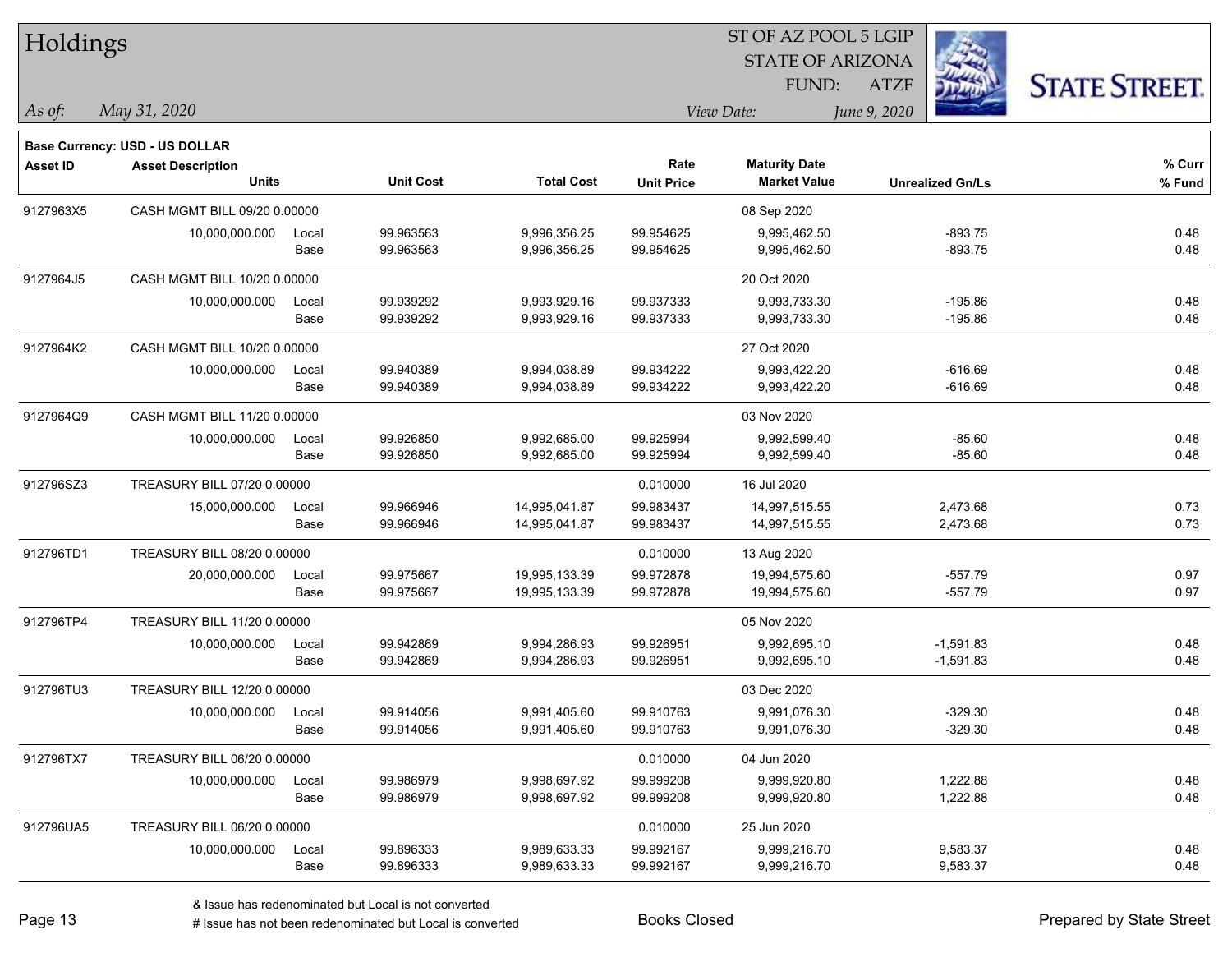|                           | Holdings                                       |               |                          |                                |                           | 51 OF AZ POOL 5 LGIP                        |                            |                      |
|---------------------------|------------------------------------------------|---------------|--------------------------|--------------------------------|---------------------------|---------------------------------------------|----------------------------|----------------------|
|                           |                                                |               |                          |                                |                           | <b>STATE OF ARIZONA</b>                     |                            |                      |
|                           |                                                |               |                          |                                |                           | FUND:                                       | <b>ATZF</b>                | <b>STATE STREET.</b> |
| As of:                    | May 31, 2020                                   |               |                          |                                |                           | View Date:                                  | June 9, 2020               |                      |
|                           | <b>Base Currency: USD - US DOLLAR</b>          |               |                          |                                |                           |                                             |                            |                      |
| <b>Asset ID</b>           | <b>Asset Description</b><br><b>Units</b>       |               | <b>Unit Cost</b>         | <b>Total Cost</b>              | Rate<br><b>Unit Price</b> | <b>Maturity Date</b><br><b>Market Value</b> | <b>Unrealized Gn/Ls</b>    | % Curr<br>% Fund     |
| 912796WY1                 | TREASURY BILL 07/20 0.00000                    |               |                          |                                |                           | 30 Jul 2020                                 |                            |                      |
|                           | 10,000,000.000                                 | Local<br>Base | 99.980334<br>99.980334   | 9,998,033.35<br>9,998,033.35   | 99.977465<br>99.977465    | 9,997,746.50<br>9,997,746.50                | $-286.85$<br>$-286.85$     | 0.48<br>0.48         |
| 912796WZ8                 | TREASURY BILL 08/20 0.00000                    |               |                          |                                |                           | 06 Aug 2020                                 |                            |                      |
|                           | 10,000,000.000                                 | Local<br>Base | 99.979742<br>99.979742   | 9,997,974.16<br>9,997,974.16   | 99.973417<br>99.973417    | 9,997,341.70<br>9,997,341.70                | $-632.46$<br>$-632.46$     | 0.48<br>0.48         |
| 912796XF1                 | TREASURY BILL 08/20 0.00000                    |               |                          |                                |                           | 20 Aug 2020                                 |                            |                      |
|                           | 20,000,000.000                                 | Local<br>Base | 99.973111<br>99.973111   | 19,994,622.24<br>19,994,622.24 | 99.967222<br>99.967222    | 19,993,444.40<br>19,993,444.40              | $-1,177.84$<br>$-1,177.84$ | 0.97<br>0.97         |
| 912796XG9                 | TREASURY BILL 08/20 0.00000                    |               |                          |                                |                           | 27 Aug 2020                                 |                            |                      |
|                           | 30,000,000.000                                 | Local<br>Base | 99.970114<br>99.970114   | 29,991,034.22<br>29,991,034.22 | 99.964958<br>99.964958    | 29,989,487.40<br>29,989,487.40              | $-1,546.82$<br>$-1,546.82$ | 1.45<br>1.45         |
| 912796XH7                 | TREASURY BILL 09/20 0.00000                    |               |                          |                                |                           | 03 Sep 2020                                 |                            |                      |
|                           | 20,000,000.000                                 | Local<br>Base | 99.960819<br>99.960819   | 19,992,163.80<br>19,992,163.80 | 99.959893<br>99.959893    | 19,991,978.60<br>19,991,978.60              | $-185.20$<br>$-185.20$     | 0.97<br>0.97         |
| 98163MAA6                 | WORLD OMNI AUTO RECEIVABLES TR WOART 2020 A A1 |               |                          |                                | 1.049220                  | 15 Mar 2021                                 |                            |                      |
| Original Face:            | 10,147,936.440<br>20,000,000.000               | Local<br>Base | 100.000000<br>100.000000 | 10,147,936.44<br>10,147,936.44 | 100.092450<br>100.092450  | 10,157,318.21<br>10,157,318.21              | 9,381.77<br>9,381.77       | 0.49<br>0.49         |
| <b>US DOLLAR Total</b>    |                                                |               |                          |                                |                           |                                             |                            |                      |
|                           | 409,365,786.490                                | Local         |                          | 409,223,135.79                 |                           | 409,260,544.03                              | 37,408.24                  | 19.84                |
| Original Face:            | 56,750,000.000                                 | Base          |                          | 409,223,135.79                 |                           | 409,260,544.03                              | 37,408.24                  | 19.84                |
| <b>FIXED INCOME Total</b> |                                                |               |                          |                                |                           |                                             |                            |                      |
| Original Face:            | 409,365,786.490<br>56,750,000.000              | Base          |                          | 409,223,135.79                 |                           | 409,260,544.03                              | 37,408.24                  | 19.84                |

 $\overline{S}$  OF  $\overline{S}$  Pool 5 LGIP

Page 14

٦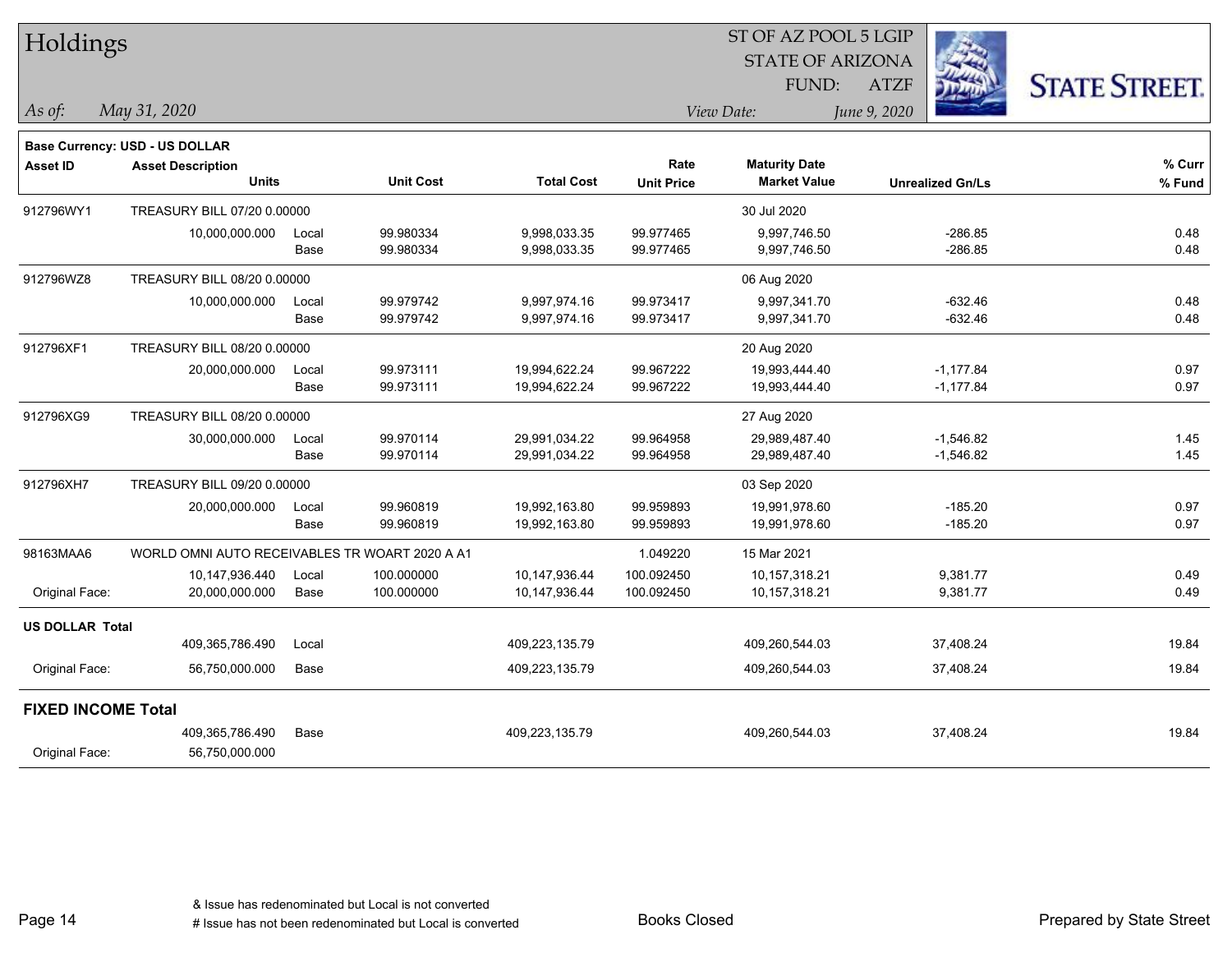| Holdings          |                                          |      |                  |                   | ST OF AZ POOL 5 LGIP<br><b>STATE OF ARIZONA</b> |                                             |                             |            |                      |
|-------------------|------------------------------------------|------|------------------|-------------------|-------------------------------------------------|---------------------------------------------|-----------------------------|------------|----------------------|
| $As$ of:          | May 31, 2020                             |      |                  |                   |                                                 | FUND:<br>View Date:                         | <b>ATZF</b><br>June 9, 2020 |            | <b>STATE STREET.</b> |
|                   | <b>Base Currency: USD - US DOLLAR</b>    |      |                  |                   |                                                 |                                             |                             |            |                      |
| Asset ID          | <b>Asset Description</b><br><b>Units</b> |      | <b>Unit Cost</b> | <b>Total Cost</b> | Rate<br><b>Unit Price</b>                       | <b>Maturity Date</b><br><b>Market Value</b> | <b>Unrealized Gn/Ls</b>     |            | % Curr<br>% Fund     |
|                   |                                          |      |                  |                   |                                                 |                                             |                             |            |                      |
| <b>FUND Total</b> |                                          |      |                  |                   |                                                 |                                             |                             |            |                      |
|                   | 2,064,126,676.930                        | Base |                  | 2,063,058,738.65  |                                                 | 2,063,294,891.26                            |                             | 236,152.61 | 100.00               |
| Original Face:    | 56,750,000.000                           |      |                  |                   |                                                 |                                             |                             |            |                      |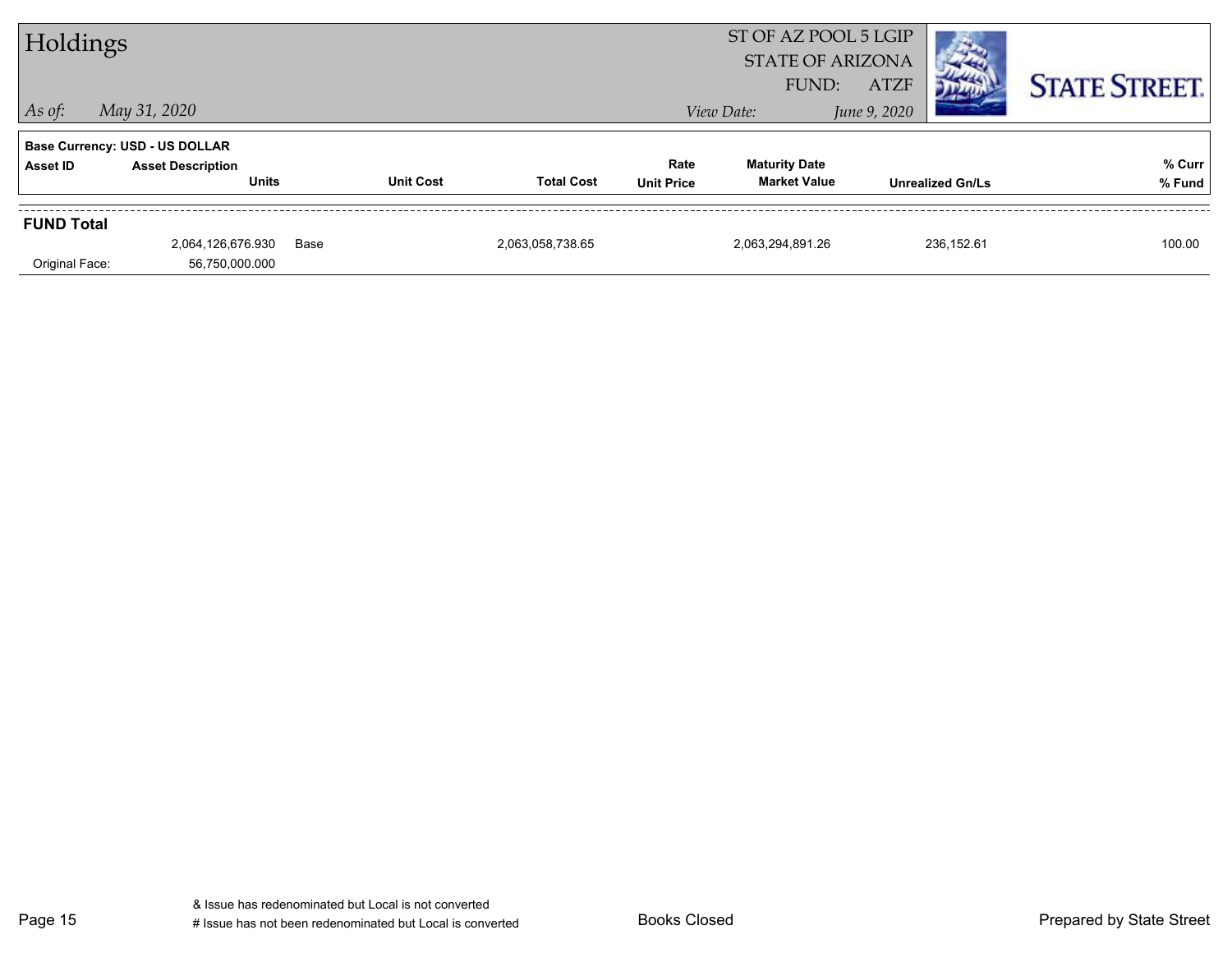## Holdings

## Currency Summary

*As of: May 31, 2020*

## ST OF AZ POOL 5 LGIP STATE OF ARIZONAATZF FUND:



*View Date:June 9, 2020*

| Base Currency: USD - US DOLLAR |                   |       |                   |                     | % Currency |                         |                          |                           |
|--------------------------------|-------------------|-------|-------------------|---------------------|------------|-------------------------|--------------------------|---------------------------|
|                                | <b>Units</b>      |       | <b>Total Cost</b> | <b>Market Value</b> | % Fund     | <b>Unreal Sec Gn/Ls</b> | <b>Unreal Curr Gn/Ls</b> | <b>Total Unreal Gn/Ls</b> |
| <b>US DOLLAR</b>               |                   |       |                   |                     |            |                         | Exchange Rate:           | 1.000000                  |
| <b>CASH</b>                    |                   |       |                   |                     |            |                         |                          |                           |
|                                | $-1,700.000$      | Local | $-1,700.00$       | $-1,700.00$         | 0.00       | 0.00                    |                          | 0.00                      |
|                                |                   | Base  | $-1,700.00$       | $-1,700.00$         | 0.00       | 0.00                    | 0.00                     | 0.00                      |
| <b>CASH EQUIVALENT</b>         |                   |       |                   |                     |            |                         |                          |                           |
|                                | 1,654,762,590.440 | Local | 1,653,837,302.86  | 1,654,036,047.23    | 80.16      | 198,744.37              |                          | 198,744.37                |
|                                |                   | Base  | 1,653,837,302.86  | 1,654,036,047.23    | 80.16      | 198,744.37              | 0.00                     | 198,744.37                |
| <b>FIXED INCOME</b>            |                   |       |                   |                     |            |                         |                          |                           |
|                                | 409,365,786.490   | Local | 409,223,135.79    | 409,260,544.03      | 19.84      | 37,408.24               |                          | 37,408.24                 |
| Original Face:                 | 56,750,000.000    | Base  | 409,223,135.79    | 409,260,544.03      | 19.84      | 37,408.24               | 0.00                     | 37,408.24                 |
| <b>US DOLLAR Total</b>         |                   |       |                   |                     |            |                         |                          |                           |
|                                | 2,064,126,676.930 | Local | 2,063,058,738.65  | 2,063,294,891.26    | 100.00     | 236,152.61              |                          | 236,152.61                |
| Original Face:                 | 56,750,000.000    | Base  | 2,063,058,738.65  | 2,063,294,891.26    | 100.00     | 236,152.61              | 0.00                     | 236,152.61                |
| <b>FUND Total</b>              |                   |       |                   |                     |            |                         |                          |                           |
|                                | 2,064,126,676.930 | Base  | 2,063,058,738.65  | 2,063,294,891.26    | 100.00     | 236,152.61              | 0.00                     | 236,152.61                |
| Original Face:                 | 56,750,000.000    |       |                   |                     |            |                         |                          |                           |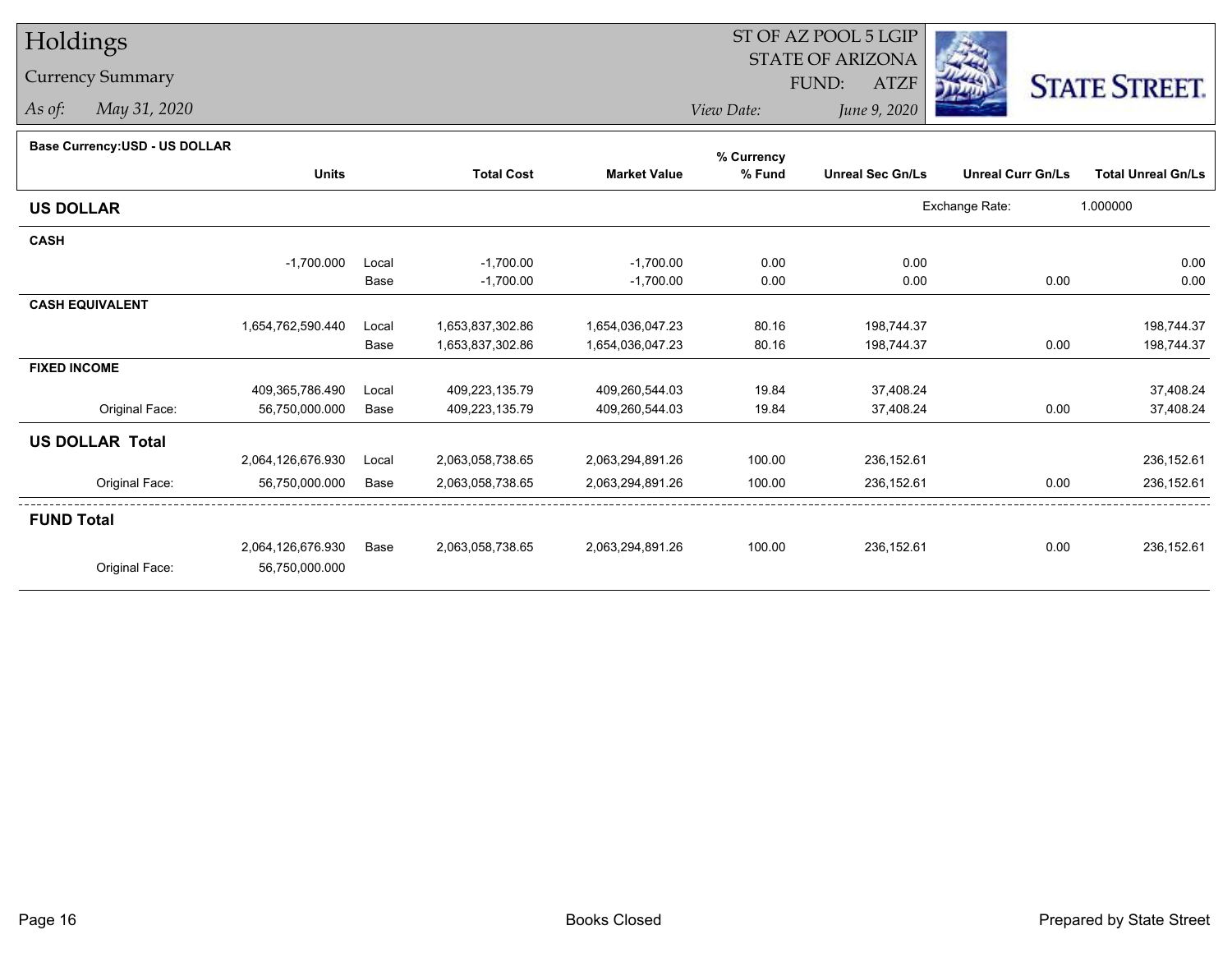| Holdings             |                                       |                   |                     | ST OF AZ POOL 5 LGIP |                                                 |                          |                           |
|----------------------|---------------------------------------|-------------------|---------------------|----------------------|-------------------------------------------------|--------------------------|---------------------------|
| <b>Asset Summary</b> |                                       |                   |                     |                      | <b>STATE OF ARIZONA</b><br>FUND:<br><b>ATZF</b> |                          | <b>STATE STREET.</b>      |
| As of:               | May 31, 2020                          |                   |                     | View Date:           | June 9, 2020                                    |                          |                           |
|                      | <b>Base Currency: USD - US DOLLAR</b> |                   |                     |                      |                                                 |                          |                           |
|                      | <b>Units</b>                          | <b>Total Cost</b> | <b>Market Value</b> | % Fund               | <b>Unreal Sec Gn/Ls</b>                         | <b>Unreal Curr Gn/Ls</b> | <b>Total Unreal Gn/Ls</b> |
| <b>CASH</b>          |                                       |                   |                     |                      |                                                 |                          |                           |
| <b>US DOLLAR</b>     | $-1,700.000$                          | $-1,700.00$       | $-1,700.00$         | 0.00                 | 0.00                                            | 0.00                     | 0.00                      |
| <b>CASH Total</b>    | $-1,700.000$                          | $-1,700.00$       | $-1,700.00$         | 0.00                 | 0.00                                            | 0.00                     | 0.00                      |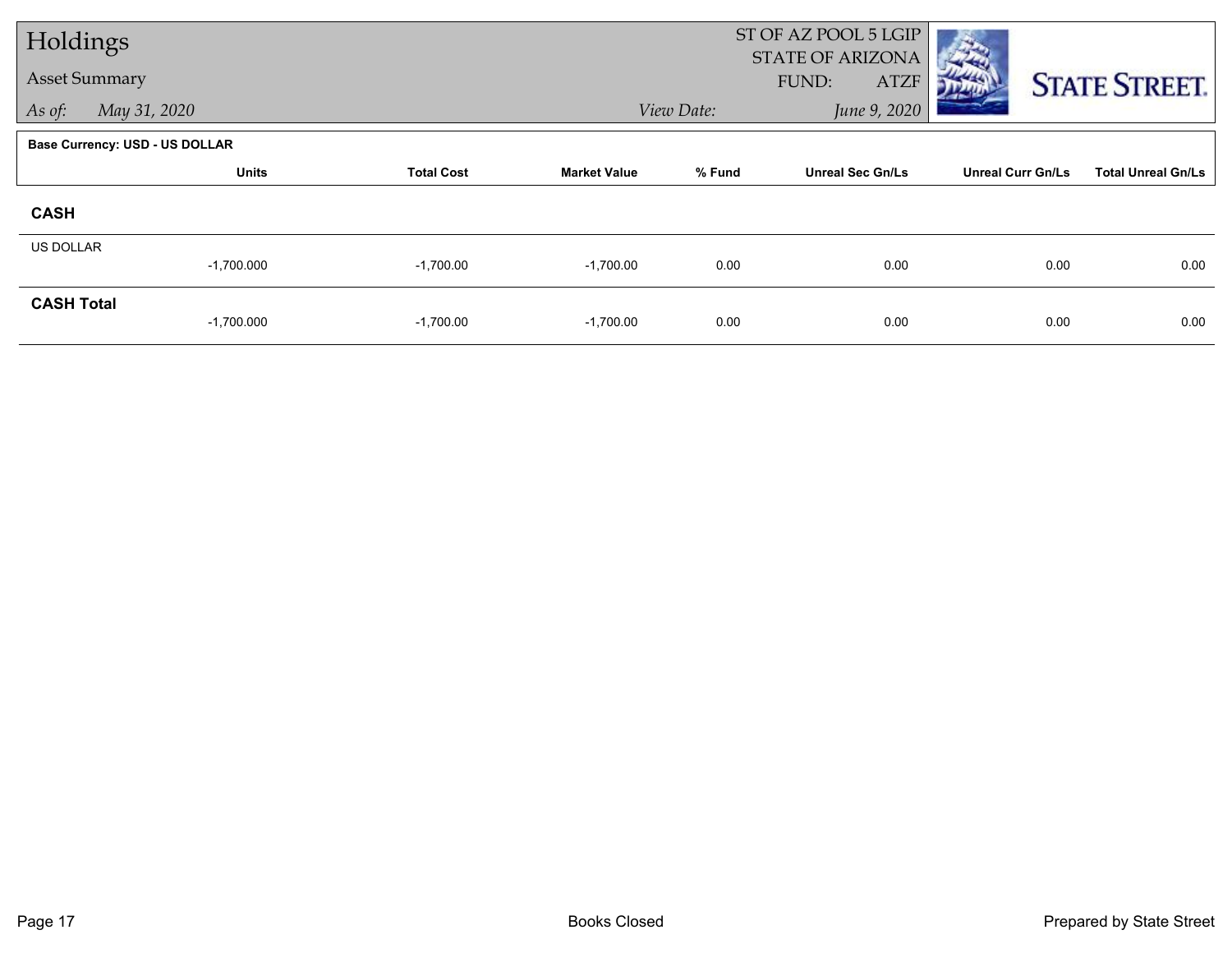| Holdings         |                                                   |                   |                     | ST OF AZ POOL 5 LGIP<br><b>STATE OF ARIZONA</b> |                             |                          |                           |  |
|------------------|---------------------------------------------------|-------------------|---------------------|-------------------------------------------------|-----------------------------|--------------------------|---------------------------|--|
|                  | <b>Asset Summary</b>                              |                   |                     |                                                 | <b>ATZF</b><br><b>FUND:</b> |                          | <b>STATE STREET.</b>      |  |
| As of:           | May 31, 2020                                      |                   |                     | View Date:                                      | June 9, 2020                |                          |                           |  |
|                  | <b>Base Currency: USD - US DOLLAR</b>             |                   |                     |                                                 |                             |                          |                           |  |
|                  | <b>Units</b>                                      | <b>Total Cost</b> | <b>Market Value</b> | % Fund                                          | <b>Unreal Sec Gn/Ls</b>     | <b>Unreal Curr Gn/Ls</b> | <b>Total Unreal Gn/Ls</b> |  |
|                  | <b>CASH EQUIVALENT</b>                            |                   |                     |                                                 |                             |                          |                           |  |
| <b>US DOLLAR</b> |                                                   |                   |                     |                                                 |                             |                          |                           |  |
|                  | 1,654,762,590.440                                 | 1,653,837,302.86  | 1,654,036,047.23    | 80.16                                           | 198,744.37                  | 0.00                     | 198,744.37                |  |
|                  | <b>CASH EQUIVALENT Total</b><br>1,654,762,590.440 | 1,653,837,302.86  | 1,654,036,047.23    | 80.16                                           | 198,744.37                  | 0.00                     | 198,744.37                |  |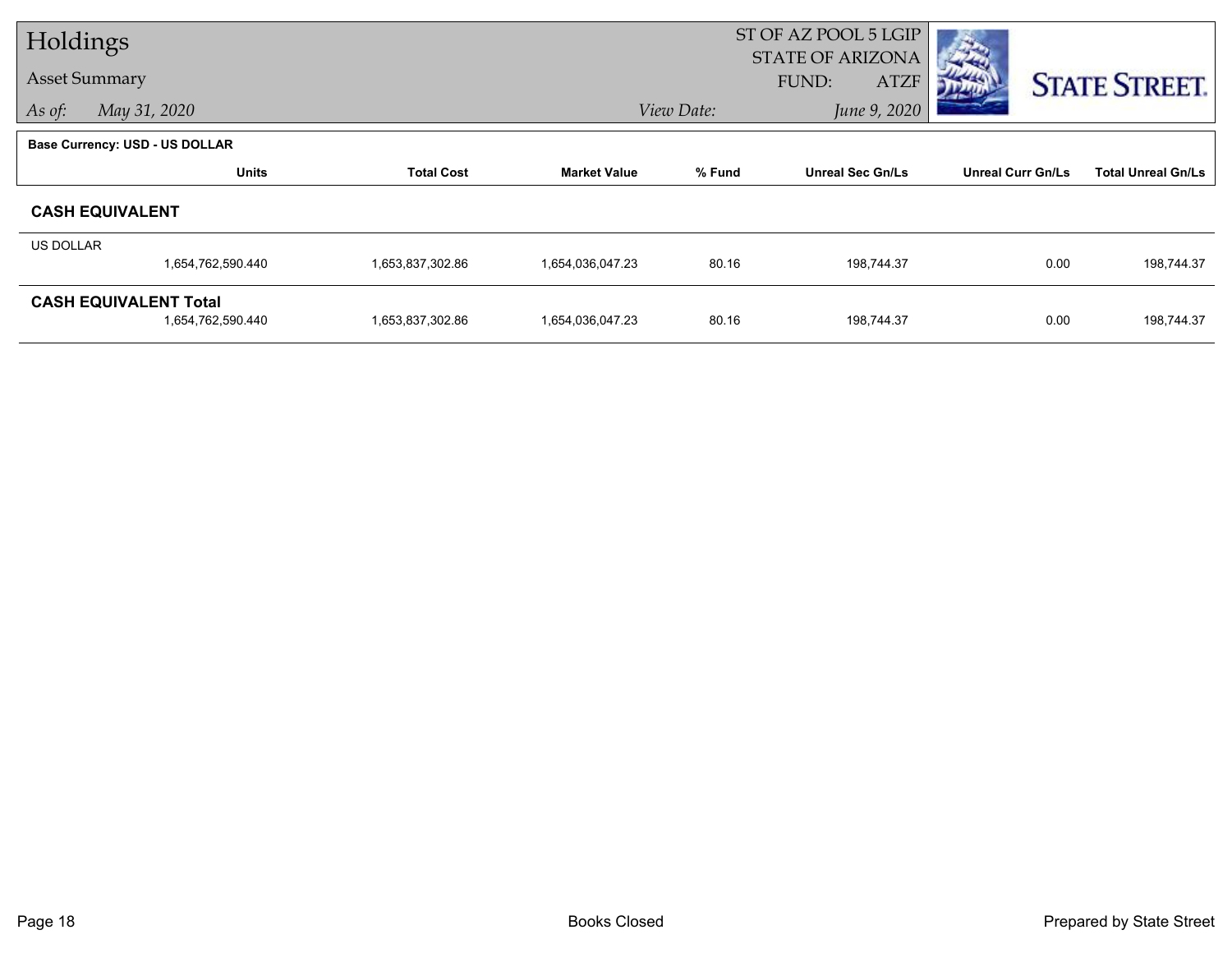| Holdings             |                                       |                   |                     | ST OF AZ POOL 5 LGIP |                                                 |                          |                           |
|----------------------|---------------------------------------|-------------------|---------------------|----------------------|-------------------------------------------------|--------------------------|---------------------------|
| <b>Asset Summary</b> |                                       |                   |                     |                      | <b>STATE OF ARIZONA</b><br>FUND:<br><b>ATZF</b> |                          | <b>STATE STREET.</b>      |
| As of:               | May 31, 2020                          |                   |                     | View Date:           | June 9, 2020                                    |                          |                           |
|                      | <b>Base Currency: USD - US DOLLAR</b> |                   |                     |                      |                                                 |                          |                           |
|                      | <b>Units</b>                          | <b>Total Cost</b> | <b>Market Value</b> | % Fund               | <b>Unreal Sec Gn/Ls</b>                         | <b>Unreal Curr Gn/Ls</b> | <b>Total Unreal Gn/Ls</b> |
|                      | <b>FIXED INCOME</b>                   |                   |                     |                      |                                                 |                          |                           |
| US DOLLAR            |                                       |                   |                     |                      |                                                 |                          |                           |
|                      | 409,365,786.490                       | 409,223,135.79    | 409,260,544.03      | 19.84                | 37,408.24                                       | 0.00                     | 37,408.24                 |
|                      | <b>FIXED INCOME Total</b>             |                   |                     |                      |                                                 |                          |                           |
|                      | 409,365,786.490                       | 409,223,135.79    | 409,260,544.03      | 19.84                | 37,408.24                                       | 0.00                     | 37,408.24                 |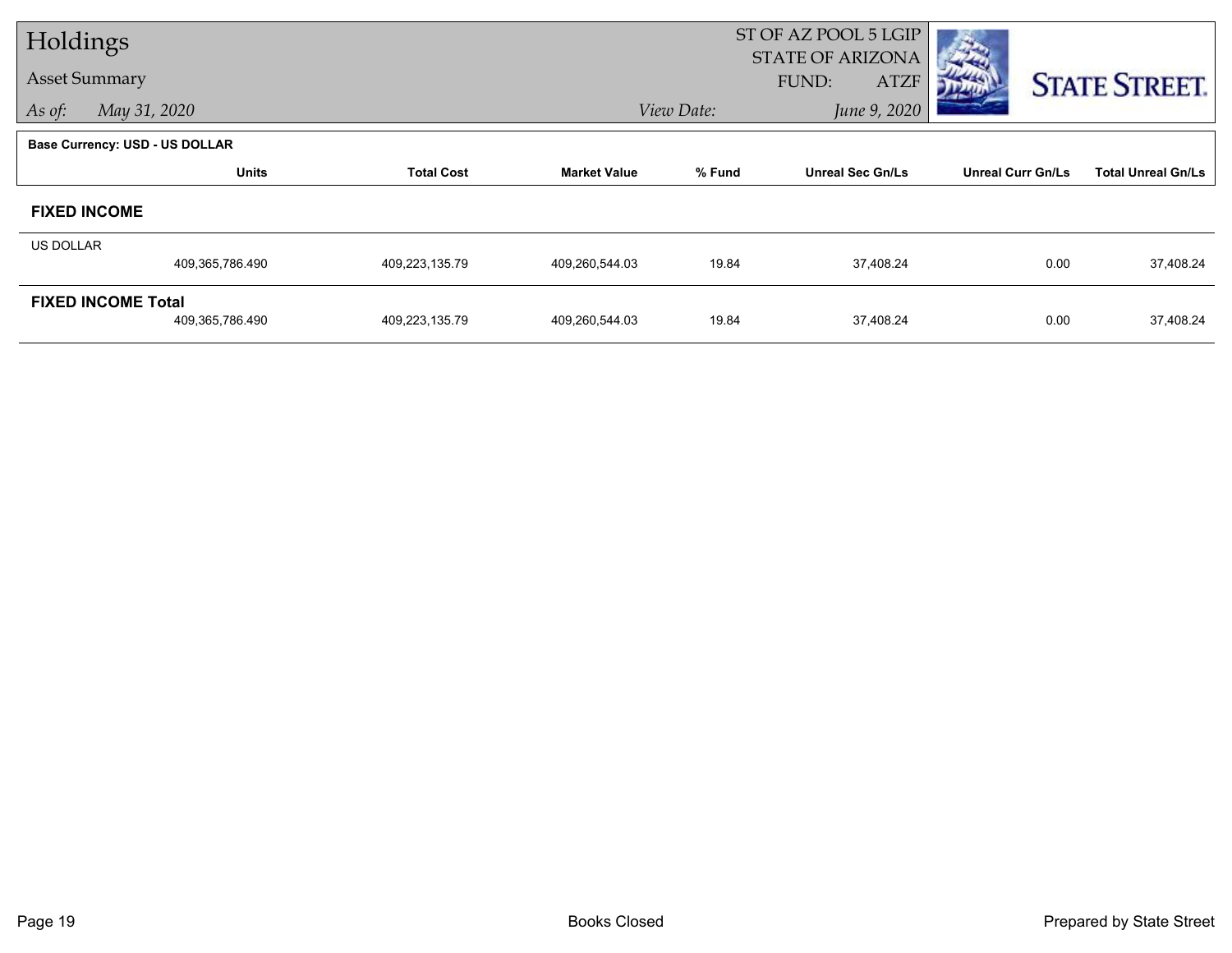| Holdings          |                                       |                   |                  |                            | ST OF AZ POOL 5 LGIP<br><b>STATE OF ARIZONA</b> |                          |                           |  |  |
|-------------------|---------------------------------------|-------------------|------------------|----------------------------|-------------------------------------------------|--------------------------|---------------------------|--|--|
|                   | <b>Asset Summary</b>                  |                   |                  |                            | FUND:<br><b>ATZF</b>                            | <b>STATE STREET.</b>     |                           |  |  |
| As of:            | May 31, 2020                          |                   |                  | June 9, 2020<br>View Date: |                                                 |                          |                           |  |  |
|                   | <b>Base Currency: USD - US DOLLAR</b> |                   |                  |                            |                                                 |                          |                           |  |  |
|                   | <b>Units</b>                          | <b>Total Cost</b> |                  | % Fund                     | <b>Unreal Sec Gn/Ls</b>                         | <b>Unreal Curr Gn/Ls</b> | <b>Total Unreal Gn/Ls</b> |  |  |
| <b>FUND Total</b> |                                       |                   |                  |                            |                                                 |                          |                           |  |  |
|                   | 2,064,126,676.930                     | 2,063,058,738.65  | 2.063.294.891.26 | 100.00                     | 236.152.61                                      | 0.00                     | 236.152.61                |  |  |